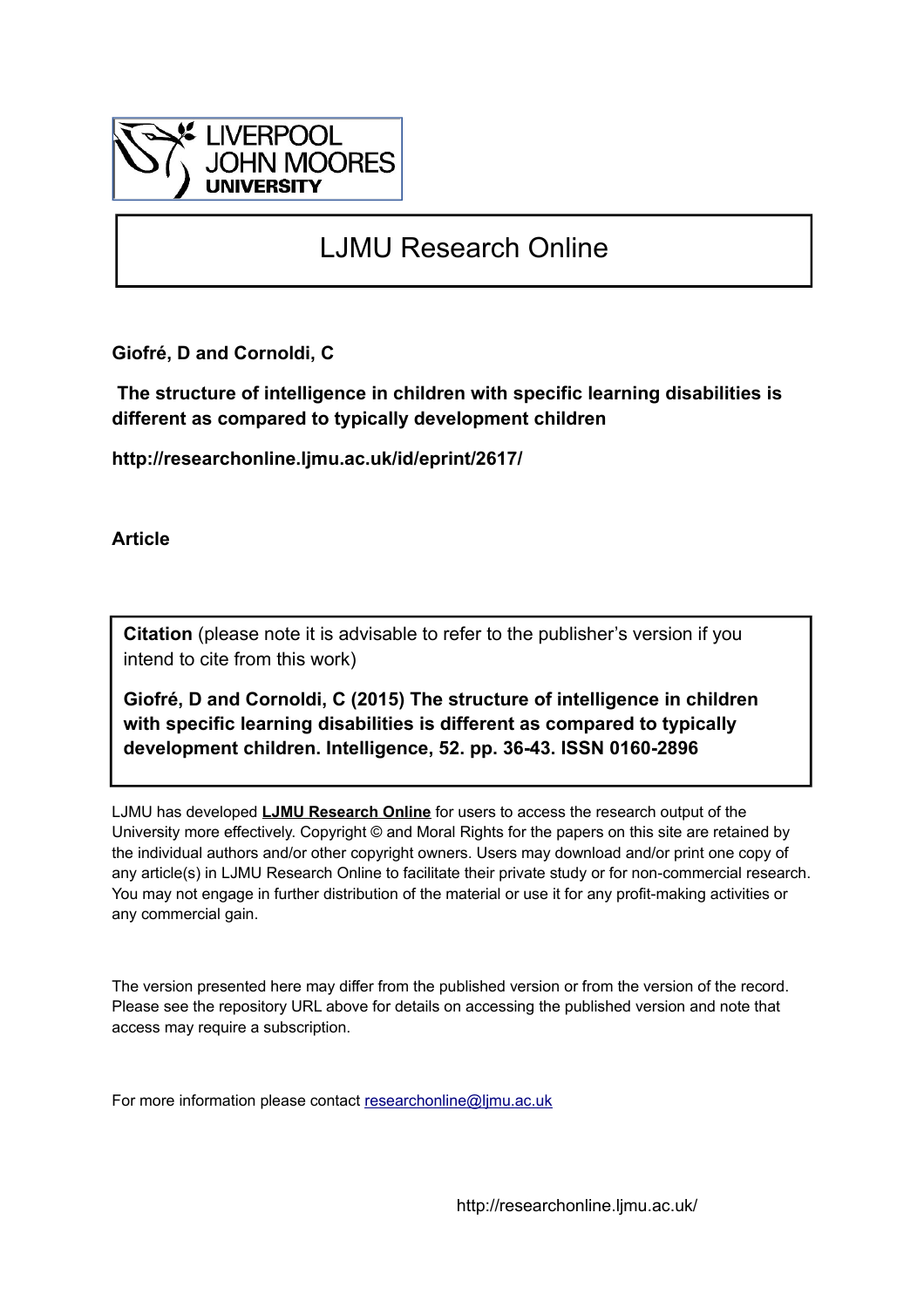**The Version of Scholarly Record of this Article is published in INTELLIGENCE (2015), available online at: [http://dx.doi.org/10.1016/j.intell.2015.07.002.](http://dx.doi.org/10.1016/j.intell.2015.07.002) Note that this article may not exactly replicate the final version published in INTELLIGENCE.** 

**Giofrè, D., & Cornoldi, C. (2015). The structure of intelligence in children with specific learning disabilities is different as compared to typically development children. Intelligence, 52, 36–43. doi:10.1016/j.intell.2015.07.002**

# **The structure of intelligence in children with specific learning disabilities is different as**

## **compared to typically development children**

David Giofrè & Cesare Cornoldi

<sup>1</sup>Department of General Psychology, University of Padua, Italy;

Correspondence concerning this article should be addressed to: David Giofrè Department of General Psychology University of Padova Via Venezia 8 - 35131 Padova, Italy e-mail: david.giofre@gmail.com

Acknowledgement: we are extremely grateful to the colleagues who contributed to preparing the data file, and particularly to Drs. E. Stoppa, A.M. Antonucci, M. Frinco, M. Sironi, C. Miliozzi, E. Ramanzini, C. Vio, S. Santon, F. Bellelli, C. Bachmann, Ferioli, P., and the group of psychologists working at the LABDA - University of Padova.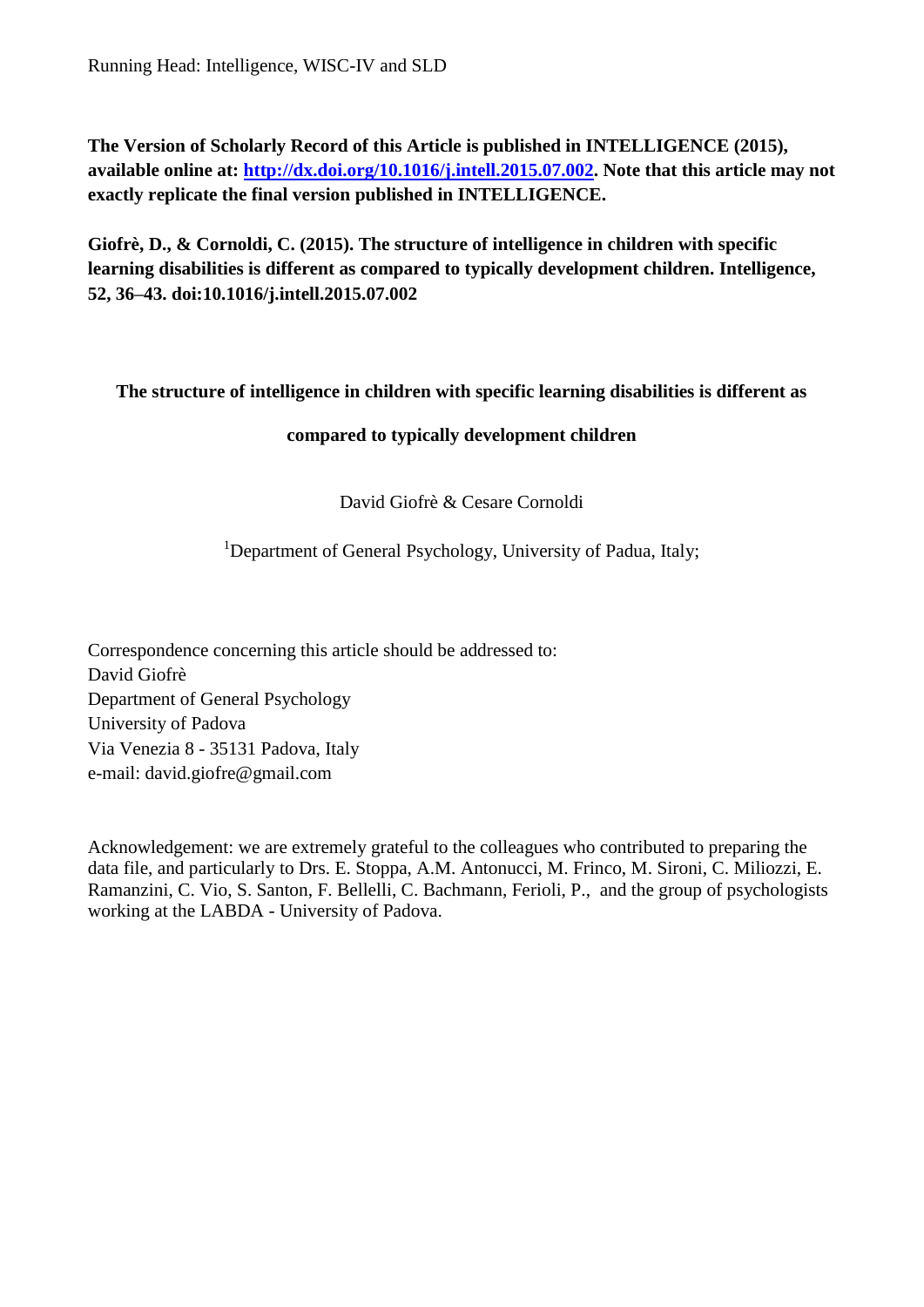#### **Abstract**

Children with specific learning disabilities (SLDs) are characterized by a poor academic achievement despite an average intelligence. They are therefore typically assessed not only with achievement tests, but also with intelligence tests, usually the Wechsler Intelligence Scale for Children (WISC). The assumption of a discrepancy between IQ and achievement in children with SLD has been questioned, however, and the implications of using different measures in batteries of intellectual subtests have not been thoroughly investigated. The present study examined these issues, taking advantage of a large database of scores obtained in the ten core subtests of the WISC-IV by a group of 910 Italian children with a clinical diagnosis of SLD, who were compared with the children considered for national standardization purposes. Our results support the doubts raised concerning the IQ-achievement discrepancy model, showing that relevant discrepancies can emerge even within the WISC profile. The four main WISC-IV indexes were found differently related to intelligence (measured by means of the *g*-factor) and the *g* content of many subtests differed in children with SLD vis-à-vis typically-developing children. These results have important implications both theoretical, indicating that the *g*-factor is weakly identified in children with SLD children, and practical, indicating that the QI obtained with the WISC-IV may not be a good measure of intellectual functioning for children with SLD, which are discussed.

*Keywords*: Specific learning disorder; WISC-IV; General Ability Index; Full-Scale Intelligence Quotient; Cognitive profile of children with a SLD; Theories of intelligence

#### **Highlights**

- SLD children scores vary differently in the four WISC-IV indexes.
- The four IO indexes are differently related to *g*.
- There are differences in the *g* content of the indexes and many subtests between SLD cases and controls.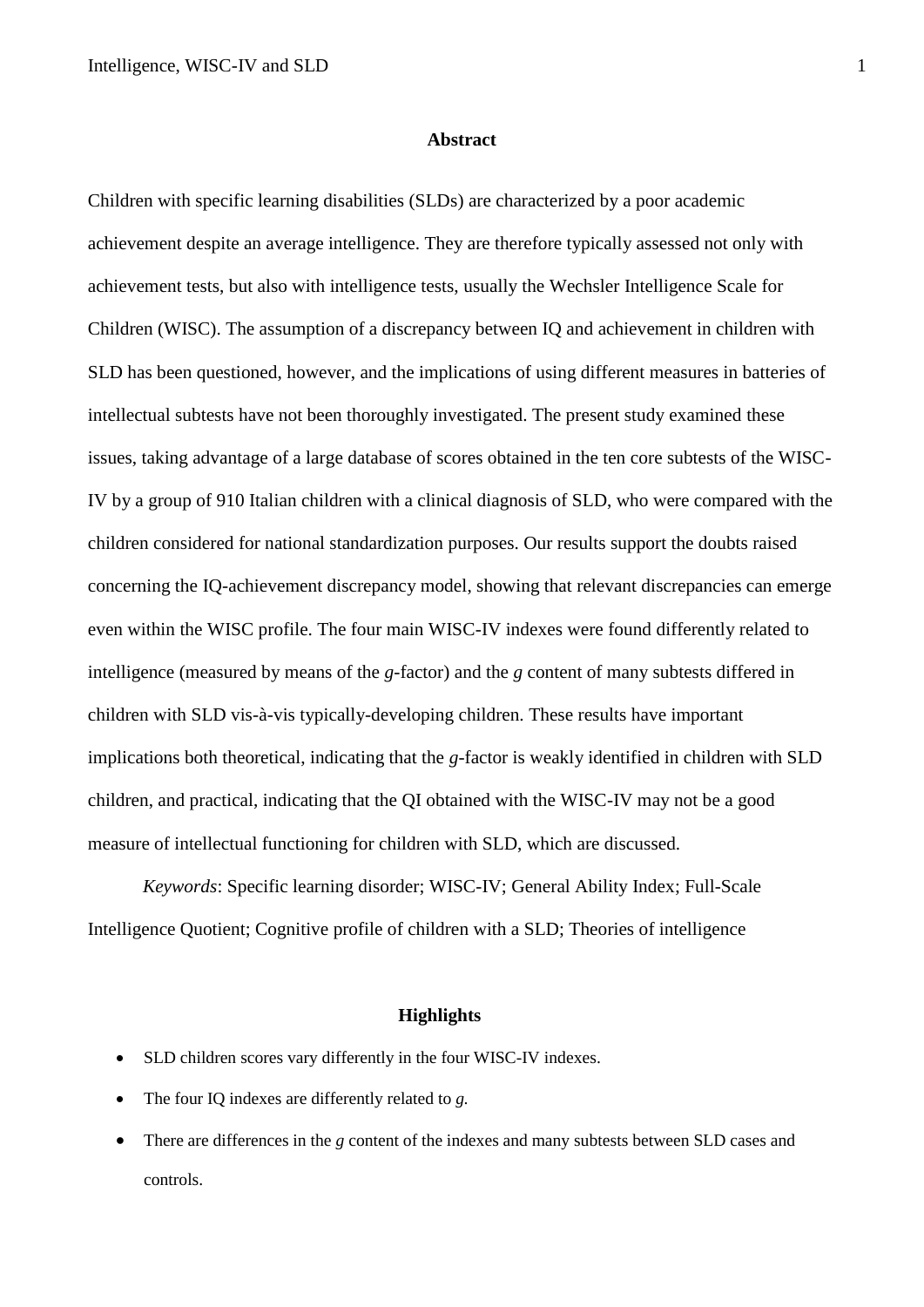## **The structure of intelligence in children with specific learning disabilities is different as compared to typically development children**

Intelligence is one of the most important and most often assessed constructs in psychology (Gottfredson, 1997a). It has been demonstrated, for instance, that intelligence tests such as the WISC, the WAIS and the Raven progressive matrices are among the psychological tests most commonly used in Europe, taking first, second and fourth places, respectively (Evers et al., 2012). This may be due to the importance of intelligence, which is also confirmed by the fact that intelligence can predict important academic and occupational outcomes, and performance in everyday life (e.g., Deary, Strand, Smith, & Fernandes, 2007; Gottfredson, 1997b; Schmidt & Hunter, 2004).

The WISC, and particularly the WISC-IV (Wechsler, 2003), which is the latest version to become available in many countries, is one of most often used psychological tests. The popularity of the WISC-IV is probably due to the fact that it is relatively quick to administer and it measures important cognitive factors of relevance to the assessment of both typical populations and clinical groups (Prifitera, Saklofske, & Weiss, 2008). The WISC-IV, as presented in the test manuals, is structured around four factors, considered among the main basic factors underlying intelligence: i) the verbal comprehension index, which measures verbal abilities such as comprehension and verbal reasoning; ii) the perceptual reasoning index, which measures abilities such as abstract problem solving and the non-verbal manipulation of materials; iii) the working memory index, which measures the capacity of retaining and manipulating verbal material for a short period of time; and iv) the processing speed index, which measures the ability to respond promptly and focus attention on a task. These four factors have been amply studied and are supported both statistically and clinically (Wechsler, 2004).

Alternative factorial structures of the WISC-IV have also been proposed, however, drawing from different theories of intelligence. In the light of the CHC (Cattell, Horn and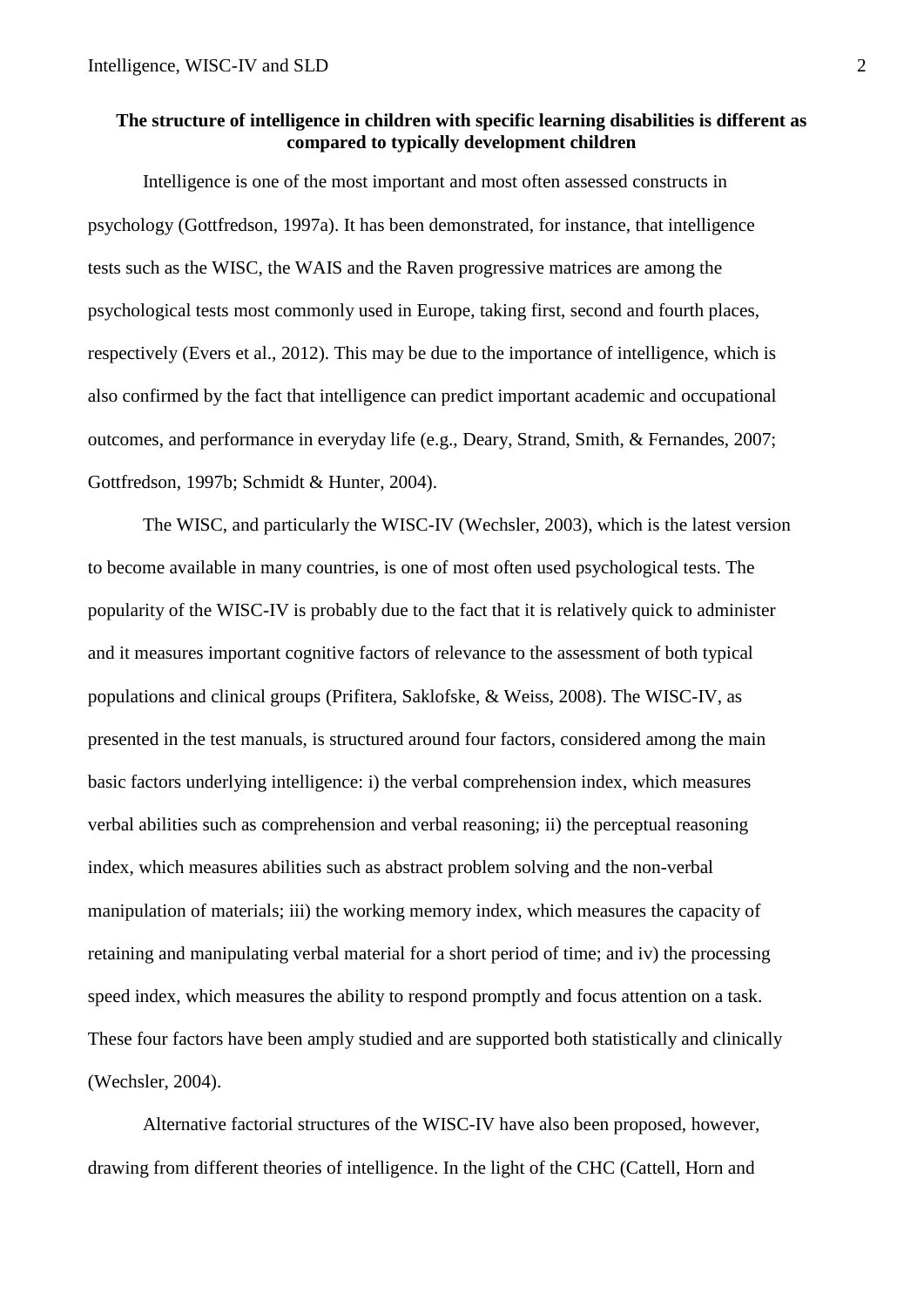Carroll) theory of intelligence, for example, it has been argued that a five-factor structure is plausible in the WISC-IV (Keith, Fine, Taub, Reynolds, & Kranzler, 2006), which would include the four factors of the classical WISC-IV, but also distinguish between a fluid and a visual factor. This five-factor structure has been questioned for at least two reasons: i) the model fit is not very different from that of the classical structure, implying that the five-factor structure is not necessarily superior; and ii) the model has a perfect loading of the fluid reasoning factor on the general factor (*g*), which makes one of the two factors redundant (see Styck & Watkins, 2014). In addition, only the ten core subtests are administered in many settings (including the clinical one), as this is what is typically prescribed to estimate a child's full-scale intelligence quotient (FSIQ), and only having data available on ten subtests makes it impossible to refer to the five-factor structure of the WISC-IV. Discussions on these issues have been further complicated by the hypothesis that the structure of intelligence may differ in children with an atypical development, e.g., in children with specific learning disabilities (SLDs) (see for a discussion Styck & Watkins, 2014).

The debate concerning the structure of intelligence and its assessment with the WISC scale has strong implications for children with SLD, who are characterized by impairments in academic domains (e.g., reading or math), despite a good or normal IQ. In fact, IQ has traditionally been assessed in children with SLD in order to identify this discrepancy between intelligence and academic achievement (Fuchs & Fuchs, 2006). This approach has also been preserved in recent research not founded on the concept of discrepancy with a view to ruling out any intellectual disability that might explain SLD children's weaknesses in the academic domain (DSM-5; American Psychiatric Association, 2013).

In many countries, the WISC is the most popular test for assessing intelligence in children, especially in cases of SLD. The test, and the WISC-IV version in particular, not only affords a measure of general IQ, but also enables us to investigate different aspects of the performance of children with SLD. To give an example, recent studies using the ten core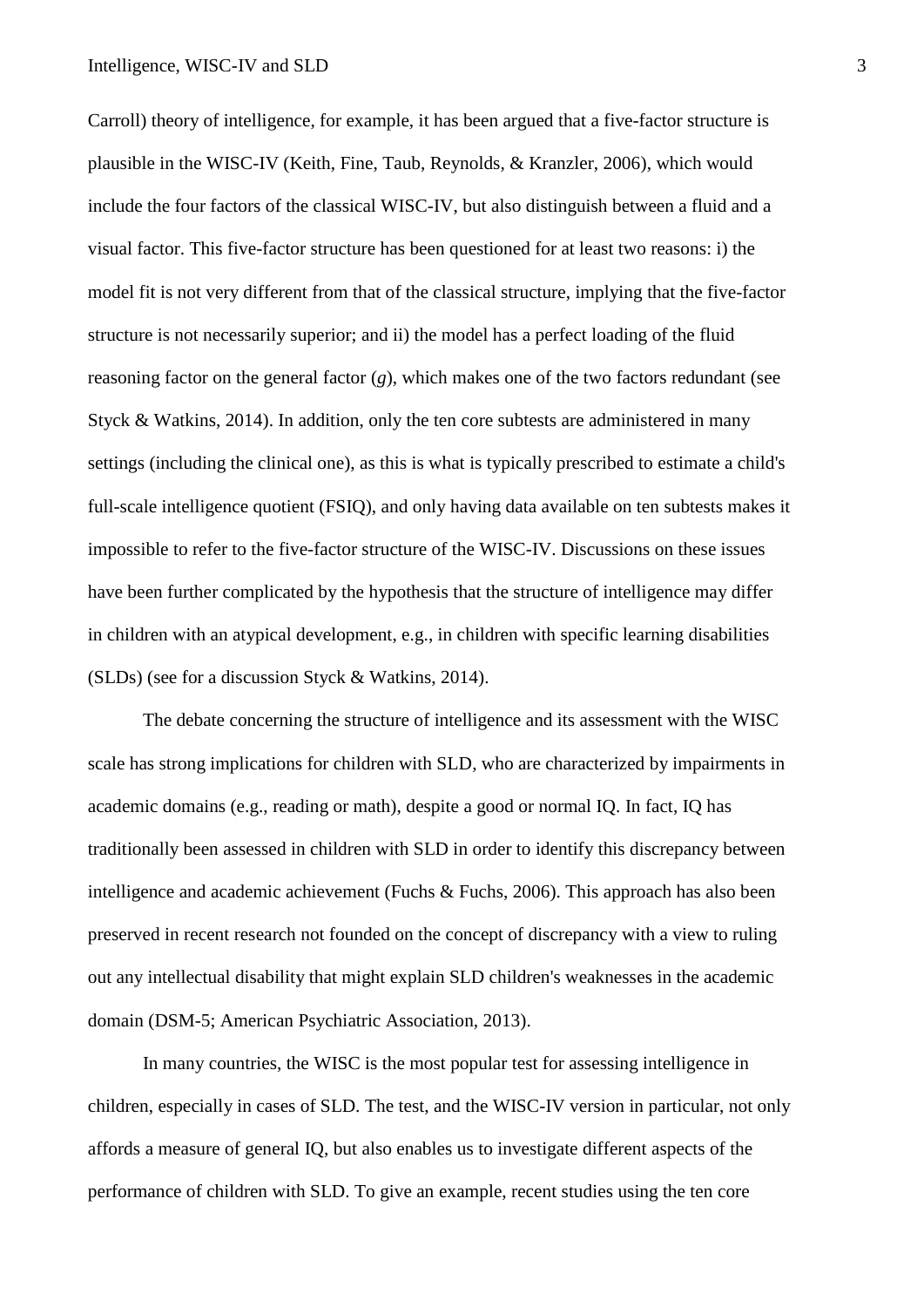subtests and the classical four-factor structure found the performance of children with SLD strongly impaired in the Working Memory and, to a lesser extent, in the Processing Speed, but not in the Perceptual Reasoning or Verbal Comprehension indexes (Cornoldi, Giofrè, Orsini, & Pezzuti, 2014; De Clercq-Quaegebeur et al., 2010; Poletti, 2014). Such evidence suggests that the intelligence of children with SLD may be organized differently from that of typicallydeveloping children, especially as regards the role of working memory (WM) and processing speed (PS).

Working memory and intelligence (as measured by the *g*-factor) are very closely correlated in typically-developing children, although they are separate constructs (Cornoldi & Giofrè, 2014; Cornoldi, Orsini, Cianci, Giofrè, & Pezzuti, 2013; Demetriou et al., 2014; Giofrè, Mammarella, & Cornoldi, 2013). The fact that children with SLD may be of normal intelligence but impaired in their WM thus raises problems particularly for theories based on the assumption that WM and *g* are hardly distinguishable and almost isomorphic (e.g., Martínez et al., 2011). The fact that PS seems to be impaired in children with SLD also contrasts with some theories of intelligence that hypothesize a fundamental role for processing speed in explaining intelligence, based on a large body of literature showing a relationship between intelligence and processing speed (for a review see Jensen, 2006)--though it has also been claimed that this relationship is not very strong (Hunt, 1980, 2011). In fact, the *g*-content of many processing speed tasks is relatively small, making it very hard to claim that differences in processing speed equate to differences in intelligence level.

Differences in WM, and especially in the processing speed, between normal and SLD groups therefore do not necessarily imply differences in the *g*-factor, and including them in a measure of intelligence can pose problems. In addition, impairments in cognitive processing abilities (which include both WM and processing speed) are often indicated as the core deficits in children with SLD (see Johnson, Humphrey, Mellard, Woods, & Swanson, 2010),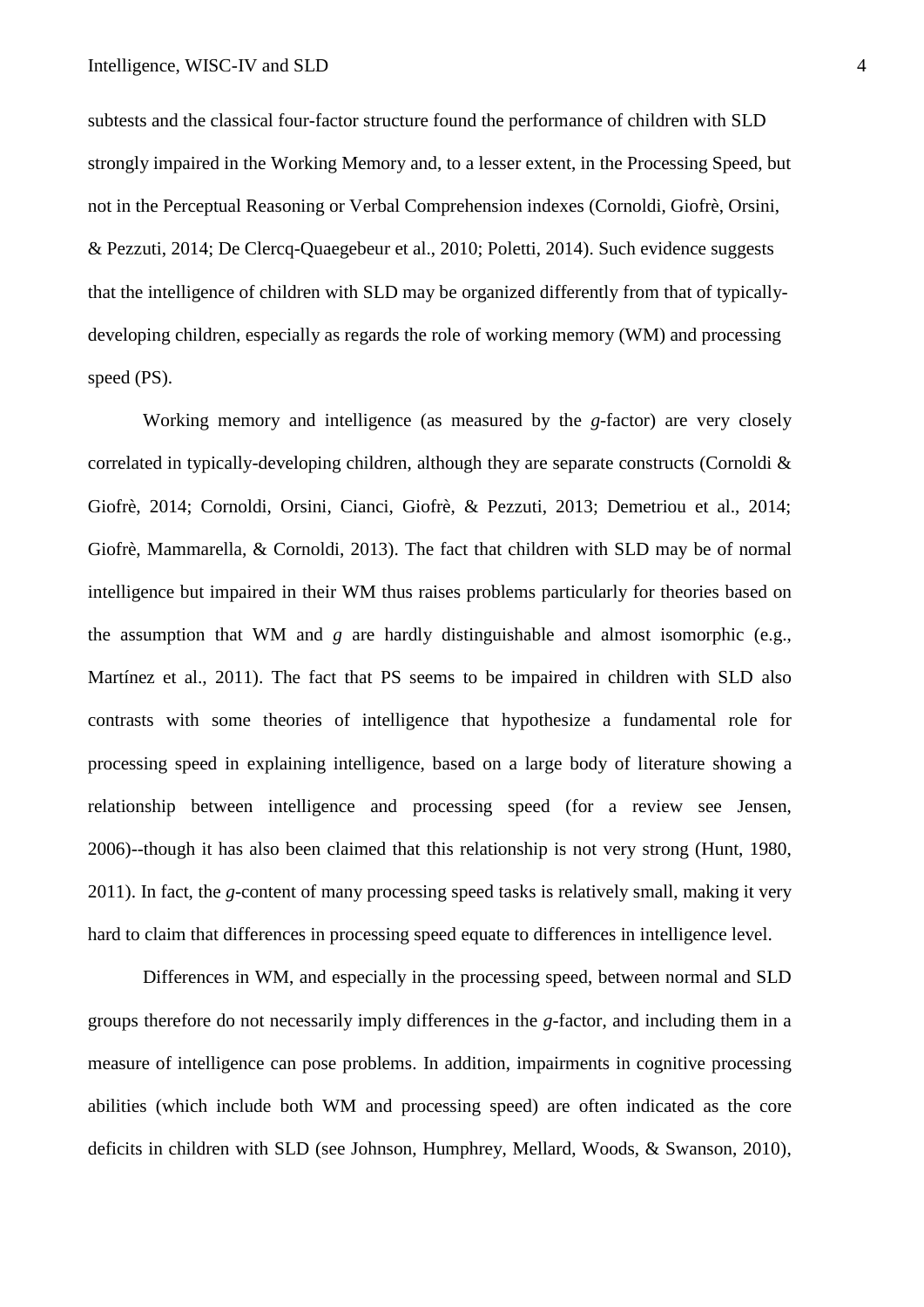so impairments in processing speed may share a common cause with impairments in WM, and be unrelated to differences in intelligence.

Finally, although research provides only weak evidence of a deficit in the domain measured by the Verbal Comprehension Index in children with SLD, it is noteworthy that these children often have difficulties in the verbal domain. For example, many children with SLD had previously been diagnosed with an early language problem (American Psychiatric Association, 2013), and they may reveal verbal impairments in tasks associated with intellectual functioning. They often have trouble not only with word recognition and spelling, but also in reading comprehension (e.g., Swanson & Ashbaker, 2000). Hence it can also hypothesized that weaknesses in the Verbal Comprehension Index do not necessarily coincide with weaknesses in *g* (and therefore in intelligence).

To sum up, using a classical intelligence test like the WISC and assuming the generalizability of the theories of intelligence underlying such test may prove problematic in the case of children with SLD, and the matter warrants more in-depth investigation. In the present study we examined these issues by taking advantage of the availability of WISC-IV measures obtained for a large sample of children with SLD.

The first aim of the present study was to test whether children with SLD are impaired in the WISC-IV, and in which particular tasks/factors. In a first set of analyses, we expected to find that children with a diagnosis of SLD have specific deficits in some intellectual measures. In particular, we tried to confirm previous findings of moderate-to-severe impairments of children with SLD in both the Working Memory and the Processing Speed indexes, but not in the Verbal Comprehension or in the Processing Speed indexes (Cornoldi et al., 2014; Poletti, 2014). We therefore expected only small differences between the SLD and controls in the General Ability Index (GAI; Prifitera et al., 2008), which combines the Verbal Comprehension and the Perceptual Reasoning indexes, but moderate or large differences in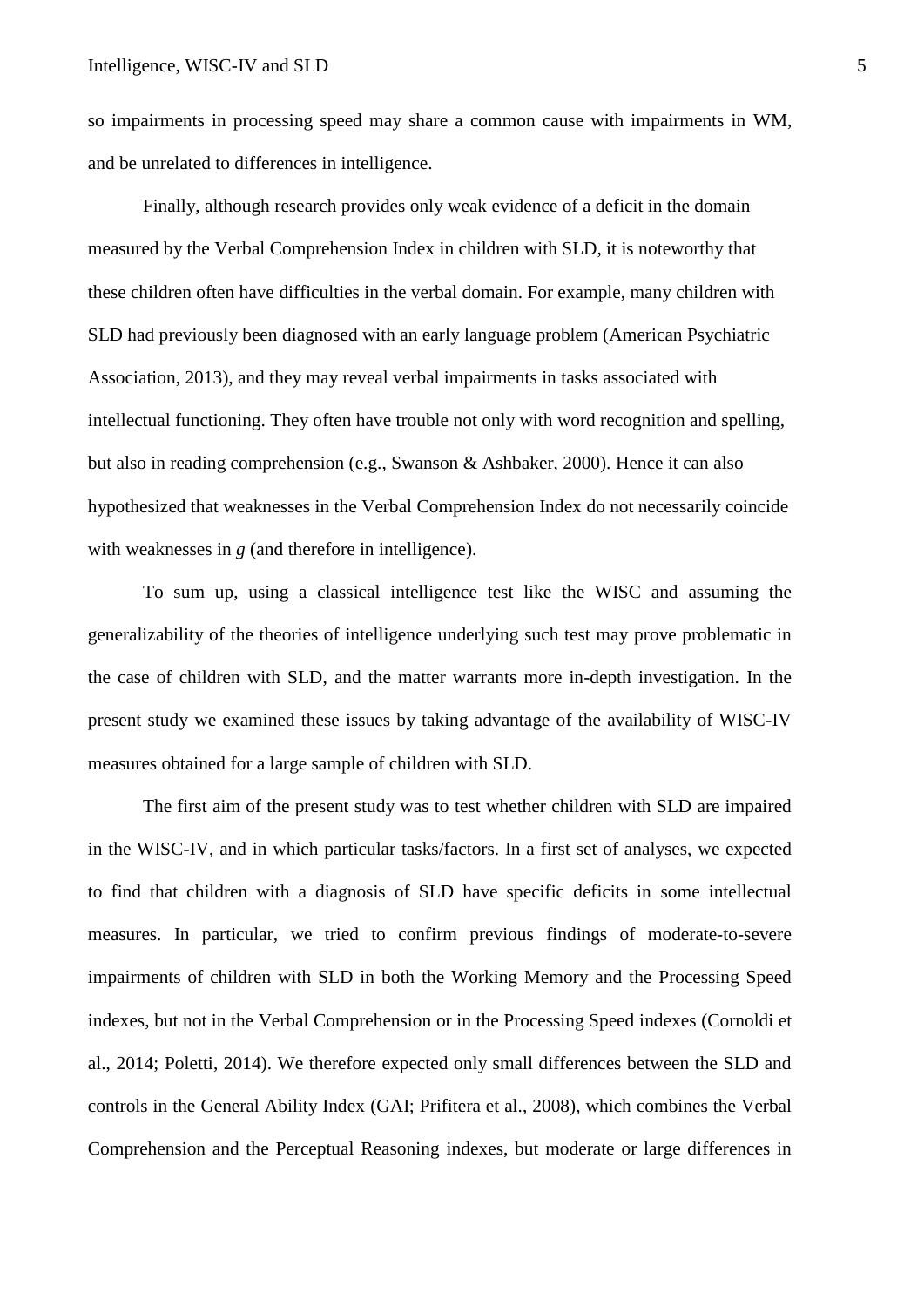the Cognitive Proficiency Index (CPI; Saklofske, Coalson, Raiford, & Weiss, 2010), which combines the Working Memory and the Processing Speed indexes.

A second aim of the present study was to identify the best-fitting model of intelligence for children with SLD. As different models are theoretically plausible, we tested in our sample different solutions based on the WISC-IV looking for further evidence that the classical four-factor structure is tenable in children with SLD, contrasting it with alternative factor structures, that have also been associated to WISC, but derive from classical theories of intelligence, either based on a single factor (Spearman, 1904; see also Jensen, 1998) or on a verbal/spatial distinction (Vernon, 1950; see also Johnson and Bouchard, 2005). Having established the most appropriate solution, we tested whether any of the tasks revealed crossloadings on multiple factors due to the specific characteristics of children with SLD.

A third aim, connected to the first two, was to test whether the structure of intelligence derived from the WISC-IV is "equivalent" for typically-developing children and those with SLD. In fact, based on previous evidence on SLD and on the hypothesis that the four-factor structure was tenable in our sample, we assumed however that the relationship on the latent level between the four factors of the WISC-IV might differ between a group with SLD and a group of typically-developing children. In particular we hypothesized that the direct link between *g* and some of the first-order factors should be lower in SLD than in typically developing children, and that the indirect effect of *g* on the manifest variable (i.e., for the corresponding subtests) was lower in the SLD group than in the typically-developing children.

In fact, the relationship between the *g*-factor and the other factors of the WISC-IV might, in the case of SLD, be weaker in two domains (i.e., working memory, processing speed) and maybe also in a third domain (verbal comprehension), in which case the *g*-loading of the tasks used to measure these factors should also be lower in the SLD than in the typically-developing group. If so, differences emerging in tasks in the working memory,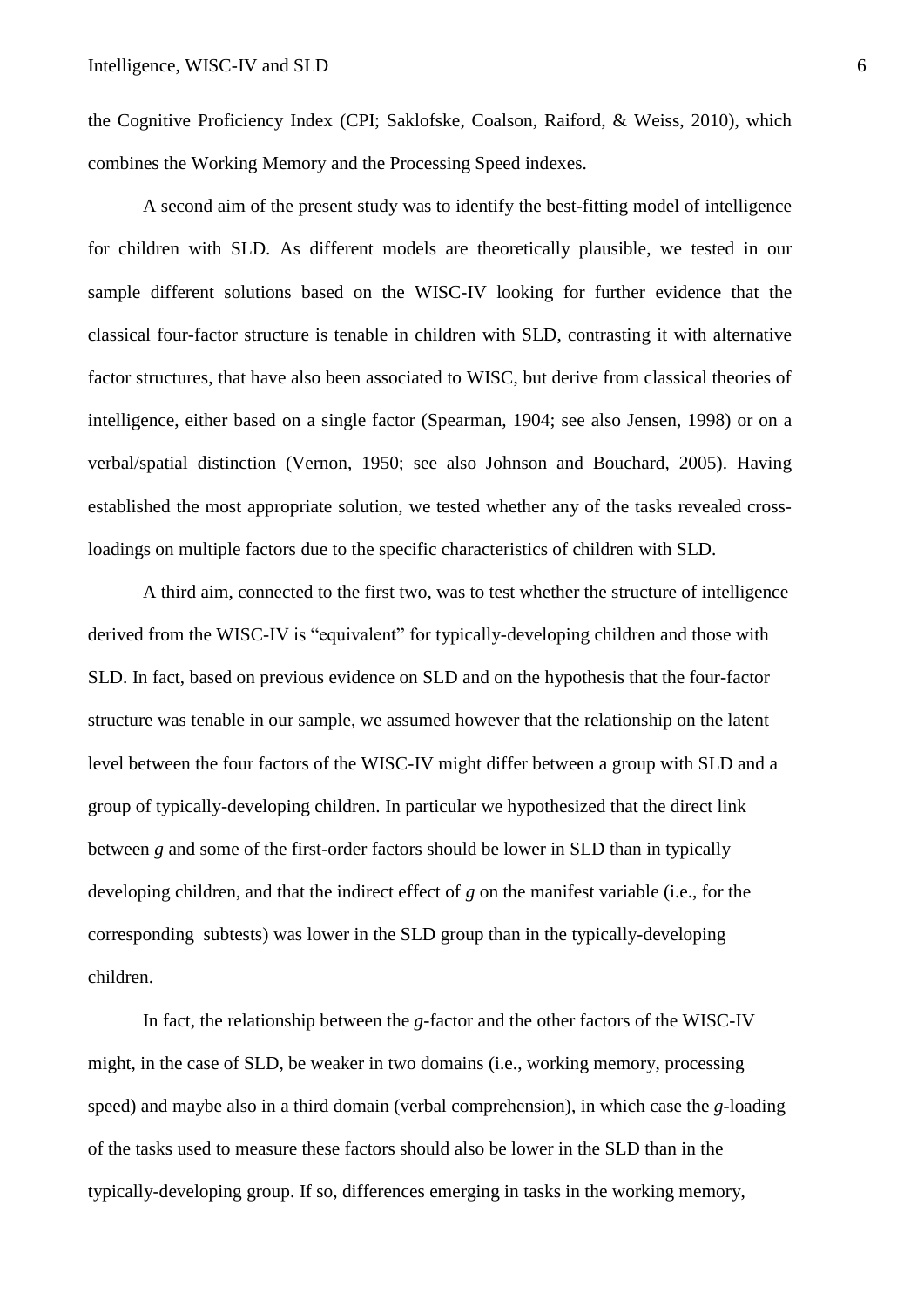processing speed and verbal comprehension domains would reflect differences not necessarily in *g*, but in underlying factors. Finally, we also examined whether, due to the presence of specific deficits in the case of SLD, loadings of the tasks on their respective factors were the same, and whether the correlation between the first-order factors (i.e., the perceptual reasoning, verbal comprehension, working memory and processing speed) was weaker in the SLD than in the typically-developing group.

#### **Method**

### **Participants**

Under the auspices of the Italian Association for Learning Disabilities (AIRIPA), we invited a group of experts to provide data obtained by administering the WISC-IV to children with a certified clinical diagnosis of learning disorder or intellectual disability, based on the ICD-10 International Coding System. A preliminary analysis was conducted when the first data arrived, and the results were published (Cornoldi et al., 2014), but none of the analyses discussed in this paper were the object of said previous report. The present analysis also concerns more than 600 new cases not considered in the previous study and excludes cases with a diagnosis of intellectual disability. For the present study, we collected information on 910 children and adolescents between 7 and 16 years of age who underwent a WISC-IV assessment on the 10 core subtests, and were diagnosed clinically with SLD ( $M_{\text{age}} = 10.92$ )  $[SD = 2.41]$ ; females = 40%)<sup>1,2</sup>. Based on the classification of SLD adopted in Italy (the ICD-10), the sample included: 216 cases of F81.0 (specific reading disorder); 54 cases of F81.1 (specific spelling disorder); 53 cases of F81.2 (specific disorder of arithmetical skills); 359 cases of F81.3 (mixed disorder of scholastic skills); 34 cases of F81.8 (other developmental disorders of scholastic skills); 12 cases of F81.9 (developmental disorder of scholastic skills, unspecified); and 182 children with two or more of the above diagnoses within the F81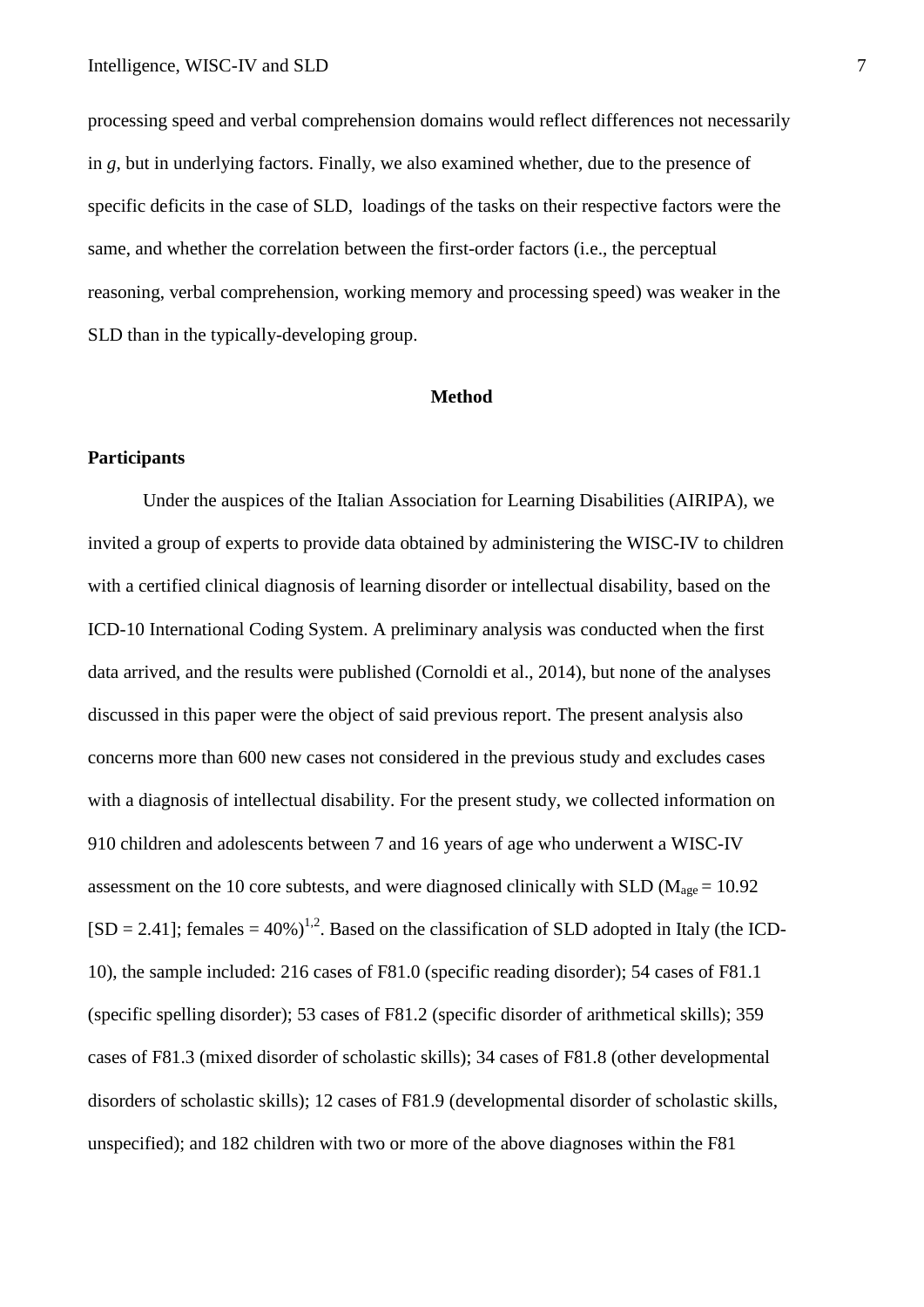category. These children and adolescents were compared with a typically-developing sample whose data were drawn from the Italian WISC-IV manual (Orsini, Pezzuti, & Picone, 2012).

#### **Instrument**

We used the recently-published Italian adaptation of the WISC-IV (Orsini et al., 2012) that retains the Full-Scale IQ and the four main indexes, and also includes the two additional indexes (General Ability and Cognitive Proficiency). Judging from the WISC-IV Italian testmanual, the internal consistencies, test-retest and inter-rater stability, and standard errors of measurement are comparable with those of the English version (Wechsler, 2003).

For the purposes of the present study, we examined the scores obtained in the 10 core subtests of the WISC-IV, i.e. Block Design (BD), Similarities (SI), Digit Span (DS), Picture Concepts (PCn), Coding (CD), Vocabulary (VC), Letter-Number Sequencing (LN), Matrix Reasoning (MR), Comprehension (CO), and Symbol Search (SS). We calculated the Full-Scale IQ (FSIQ) from the sum of the ten subtests, and the four main indexes, i.e.: the Perceptual Reasoning Index, which includes Block Design, Picture Concepts, and Matrix Reasoning; the Verbal Comprehension Index, which includes Similarities, Vocabulary, and Comprehension; the Working Memory Index, which includes Digit Span and Letter-Number Sequencing; and the Processing Speed Index, which includes Coding and Symbol Search. We then calculated the scores for the two additional indexes, i.e.: the General Ability, obtained from the Verbal Comprehension and the Perceptual Reasoning indexes; and the Cognitive Proficiency, obtained from the Working Memory and the Processing Speed indexes. Additional information on the subtests, main indexes and additional indexes is available elsewhere (Flanagan & Kaufman, 2004; Wechsler, 2004).

#### **Data analysis plan**

The R program (version 3.1.2; R Core Team, 2014) with the "lavaan" library (version 0.5-17; Rosseel, 2012) was used for the confirmatory factor analysis (CFA) and multi-group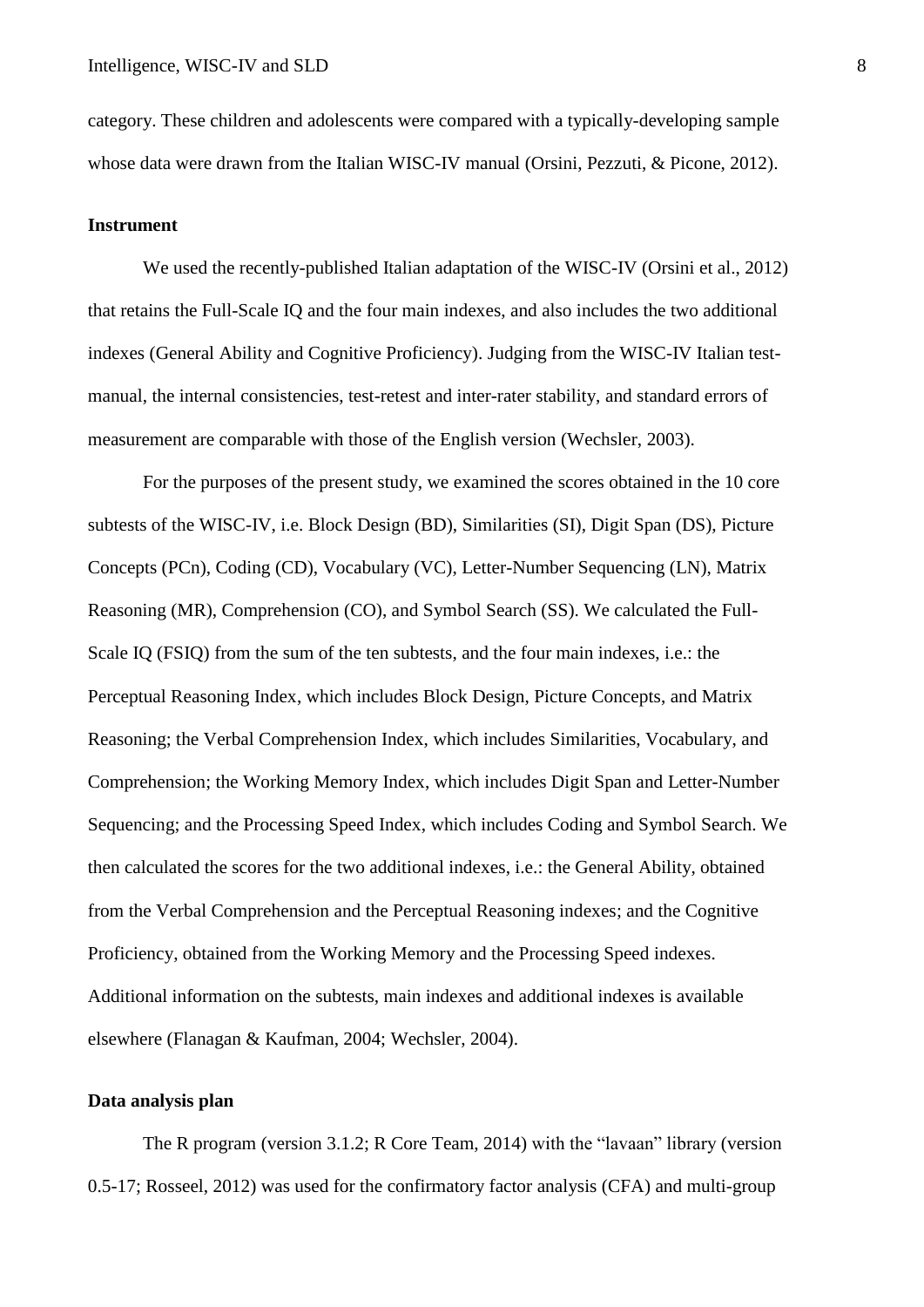CFA (MG-CFA). Model fit was assessed using various indexes according to the criteria suggested by Hu and Bentler (1999). We considered the chi-square  $(\chi^2)$ , the comparative fit index (CFI), the non-normed fit index (NNFI), the standardized root mean square residual (SRMR), and the root mean square error of approximation (REMSEA); the chi-square difference ( $\Delta \chi^2$ ), and the Akaike information criterion (AIC) were also used to compare the fit of alternative models (Kline, 2011). The assumption of multivariate normality and linearity was tested using the PRELIS with the LISREL 8.80 software (Jöreskog & Sörbom, 2002, 2006).

#### **Results**

### **Patterns of performance in children with SLD**

Table 1 shows correlations and mean standardized scores obtained by the SLD group in the WISC–IV subtests, main indexes and additional indexes. Taking for granted that the standardized mean scores of typically-developing children are, by definition,  $100 (SD = 15)$  in the case of the composite measures, and  $10 (SD = 3)$  in the case of specific subtests, it is immediately obvious that the standardized scores obtained by the children with SLD were average in the subtests associated with the General Ability Index and the underlying Verbal Comprehension and Perceptual Reasoning indexes, but lower than average in the other subtests.

Univariate skewness and kurtosis values were under 1.0. The measure of multivariate kurtosis was 1.05, which is considered relatively small, so the estimation method that we chose (maximum likelihood) is robust against several types of violation of the multivariate normality assumption (Bollen, 1989).

#### **WISC-IV structure of cognitive abilities in children with SLD**

We ran a series of CFA in the SLD group, comparing different models.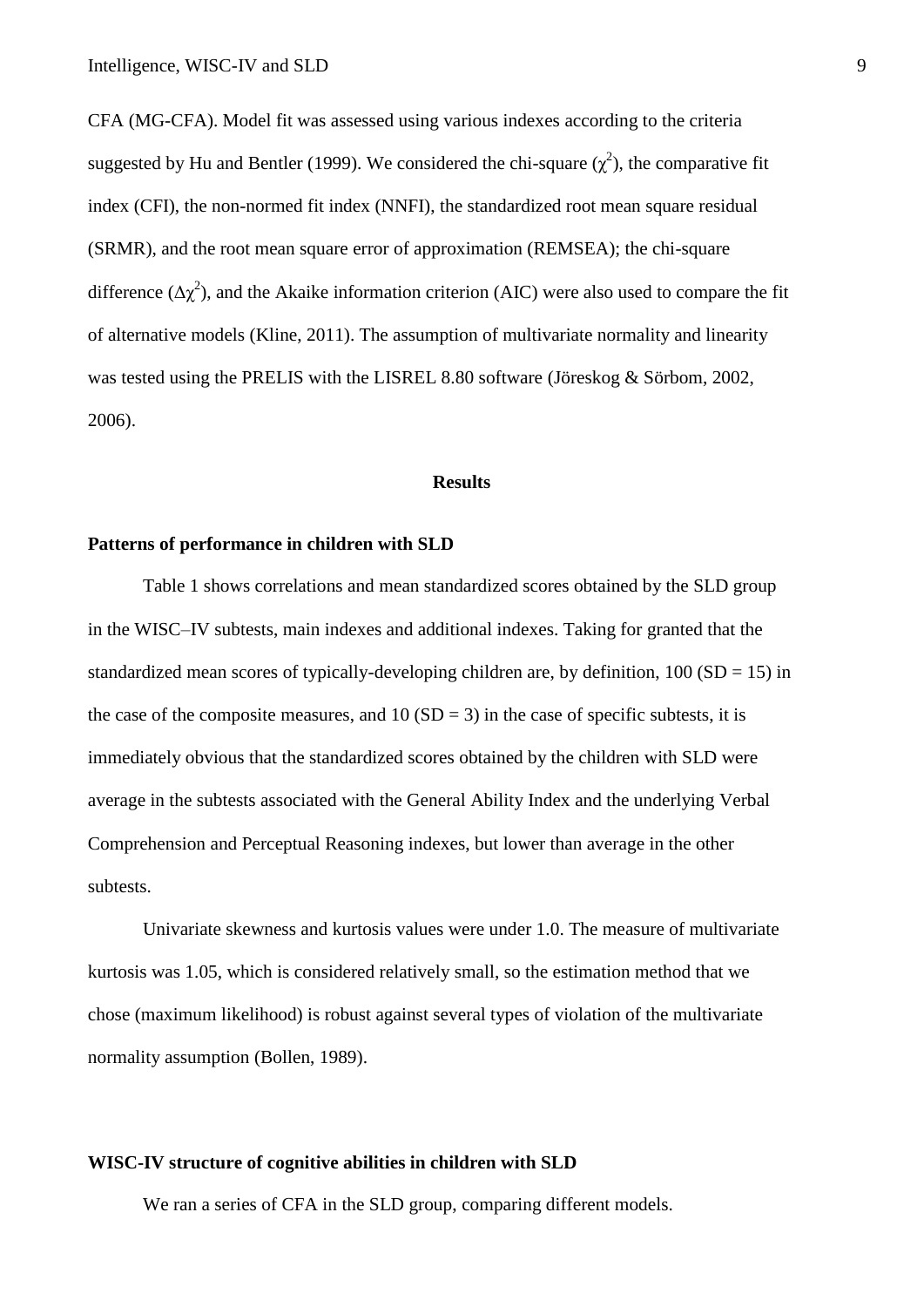Model 1 investigated a single *g*-factor; it provided a poor fit with the data (Table 2). Model 2 investigated two distinct verbal (measured by Vocabulary, Similarities, Comprehension, Digit Span, and Letter-Number Sequencing) and non-verbal factors (measured by Block Design, Picture Concepts, Matrix Reasoning, Coding, and Symbol Search) and provided a poor fit with the data (Table 2).

Model 3 investigated the classical four-factor structure of the WISC-IV (four-factor model; Fig. 1); it provided a good fit with the data (Table 2). The correlation between the factors was only moderate ( $M = 0.366$ ;  $Md = 0.391$ ). The residual correlation between Picture Concepts and Similarities was high (.11) (Kline, 2011), however, so we attempted to improve the model fit in subsequent models.

In Model 3b we allowed the residual Picture Concepts and Similarities to correlate: as shown in Table 2, the model fit improved significantly and proved more parsimonious (the AIC was lower) than in Model 3.

In Model 3c we allowed Picture Concepts to load on the Verbal Comprehension factor: as shown in Table 2, here again the model fit improved significantly and proved more parsimonious than in Model 3.

Model 4 investigated a hierarchical four-factor structure of the WISC-IV with a *g*factor at the top and four first-order factors (Figure 1). Though theoretically feasible, this model did not reveal a better fit than Model 3 (Table 2). It is worth noting that the values for the path from *g* to the verbal comprehension, perceptual reasoning, working memory, and perceptual reasoning indices were .92, .63, .58, and .31, respectively, which were lower than in the control group in many cases (Figure 1), so we further investigated this finding using a multi-group CFA approach.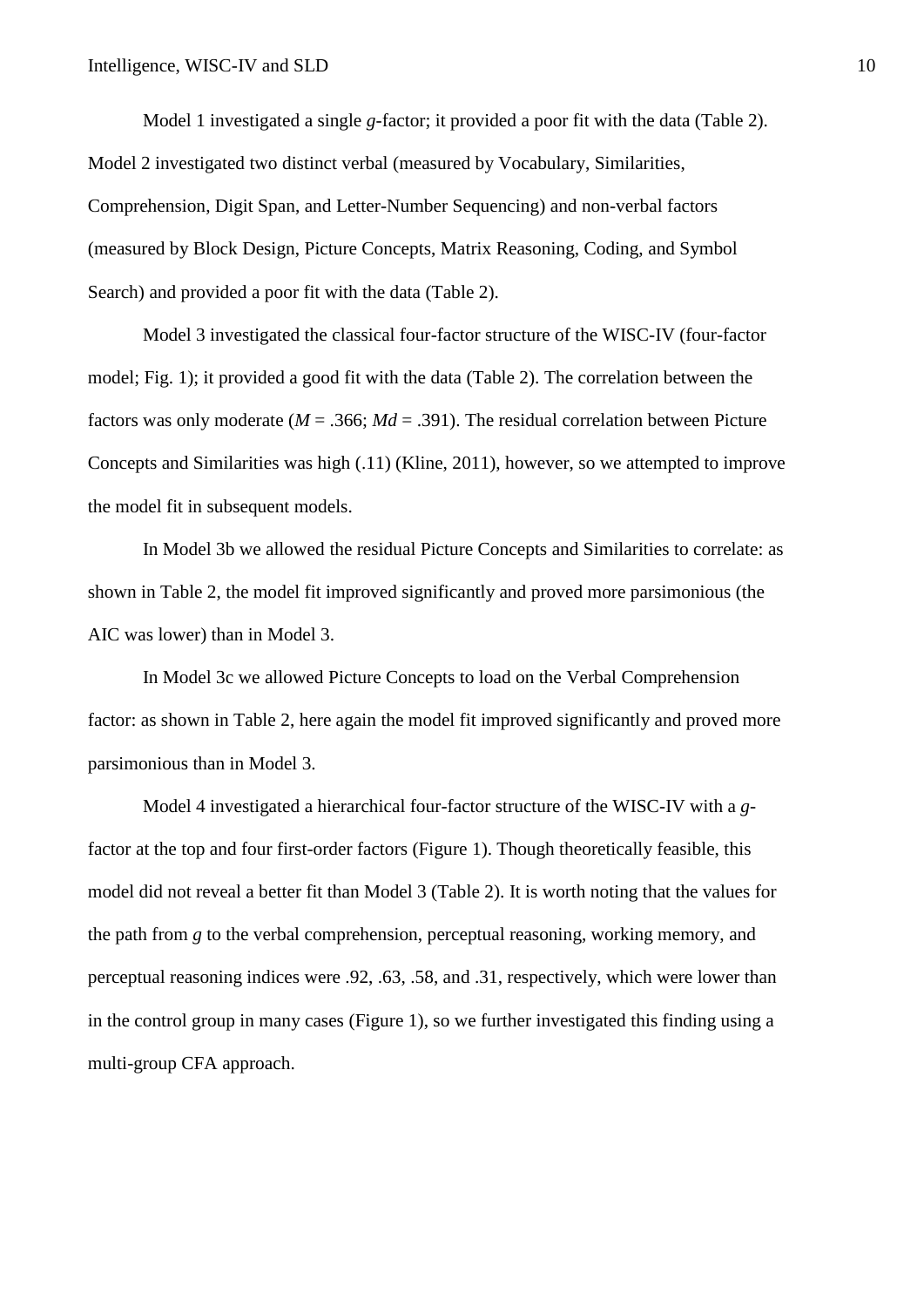# **Multi-group CFA on SLD and typically-developing children on the WISC-IV first-order structure.**

We initially compared the SLD and the typically-developing samples with a multigroup approach using Model 3 (i.e., without a *g*-factor at the top). When we tested the structural equivalence of the two groups (Model 5), the model showed a good fit, confirming that the same structure holds in both groups.

In the next analysis (Model 6), we tested the equivalence of factor loadings (H**Λ**) for the two groups. The chi-square difference test indicated that Model 6 was not statistically superior to Model 5, the fit indices differed little from the previous model, and there were no residuals greater than .10 (see Kline 2010 on this issue), so we went a step further to test other forms of invariance.

In Model 7, we tested the invariance of latent variances and covariances. As shown in Table 2, the fit was poor, becoming worse than in the previous models. The chi-square difference test strongly suggested that this model should be rejected (Table 2). The SLD group also included 12 absolute correlation residuals > .10. Taken together, these results meant that this model should be rejected (see Kline, 2011).

# **Multi-group CFA on SLD and typically-developing children on the WISC-IV first-order structure**

Based on the results of our previous analyses (Models 6 and 7), we added a secondorder factor structure (with a *g*-factor at the top) in Model 8, and factor loadings at the firstorder level (from the manifest variables to the first-order factors) were constrained to make them equal across groups (consistently with Model 6). The model provided a good fit with the data, so we tested the invariance at the second-order factor level.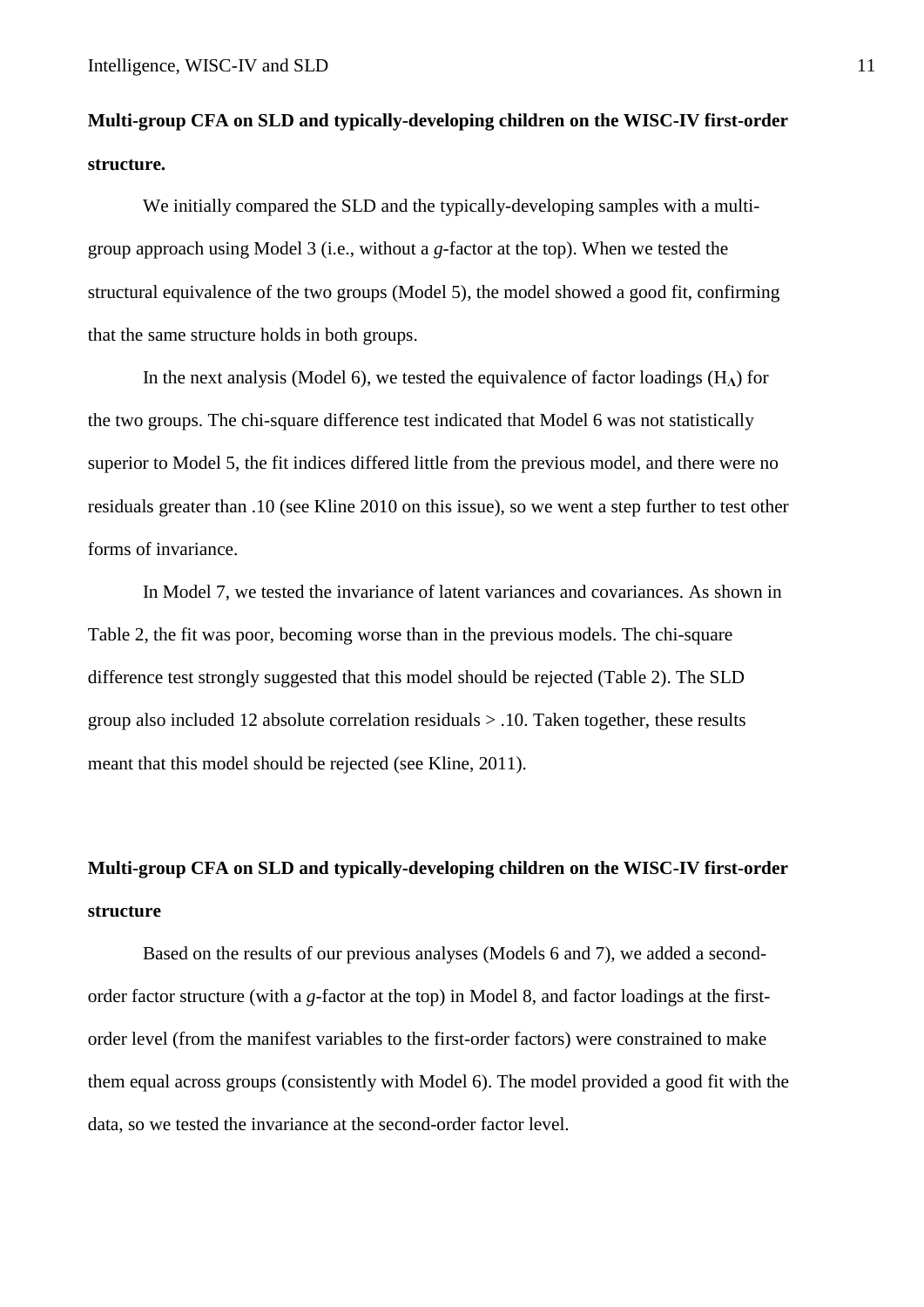In Model 9 the measurement error of the Perceptual Reasoning Index and the direct link from *g* to Perceptual Reasoning Index were set to be invariant in the two groups. The model did not differ statistically from the previous one, showing that the link from *g* to Perceptual Reasoning Index and the error variance in Perceptual Reasoning Index can be considered group-invariant. As Kline recommended (2011), to fit this model we set the Verbal Comprehension Index as the reference variable. The next model (Model 9b) was essentially the same as Model 9 except for the fact that we used the Perceptual Reasoning Index as the reference variable (Table 2). This model was taken for reference and used to compare all the subsequent models.

In Models 10, 11 and 12, we set the following to be group-invariant, one at a time: i) the direct link from *g* to single first-order factors; and ii) the corresponding error variance of the specific first-order factors (i.e., the error variance of the Verbal Comprehension, Working Memory, and Processing Speed, respectively). In Model 10 the Verbal Comprehension Index was not group-invariant (Table 2); in Model 11 the Working Memory Index was not groupinvariant either (Table 2); and in Model 12, nor was the Processing Speed Index. In this last case, the results were less clear, however: the chi-square difference was significant, all the fit indices were similar, and the AIC was close to that of the reference model (Model 9b).

To sum up, judging from our results, only the Perceptual Reasoning loading on *g* (and its error variance) seems to be group-invariant, while that of the Working Memory, Verbal Comprehension and Processing Speed indexes are not

### **Loadings on** *g* **and variances for each subtest**

Since many second-order loadings on *g* were not group-invariant (i.e., Verbal Comprehension, Working Memory and Processing Speed indexes), we investigated *g*loadings and *g*-variances for each task. We therefore fitted two separate analyses for the SLD and the typically-developing group using a hierarchical four-factor structure (Model 4). The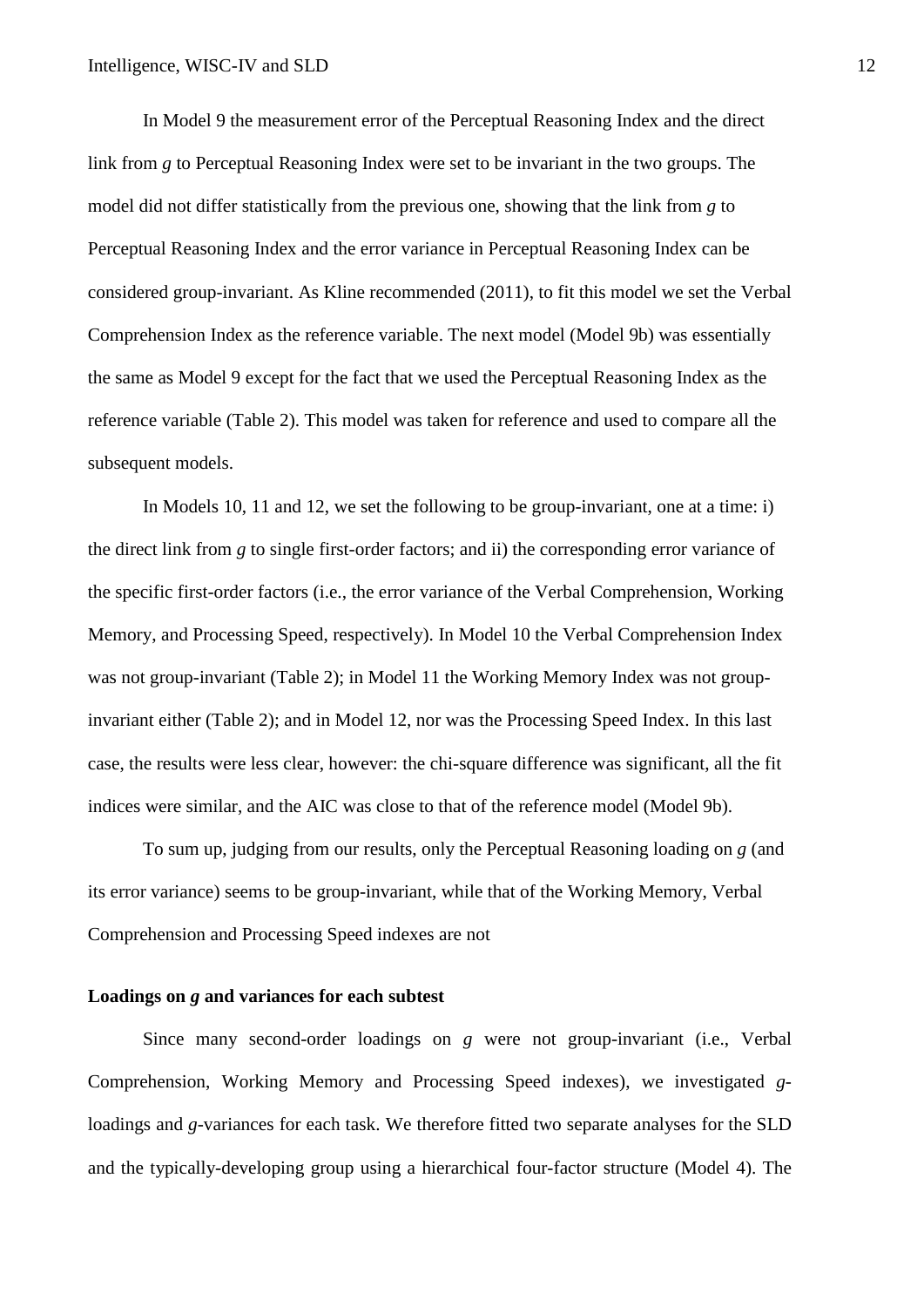parameters estimated are shown in Figure 1. We estimated the indirect influence (or *g*content) of the second-order factor (*g*) on the manifest variables (each subtest of the WISC-IV) in terms of loadings and variances. As shown in Table 3, the *g*-content was considerably lower in the SLD group compared to controls, particularly for working memory tasks, but also for Verbal Comprehension and Processing Speed tasks. There seemed to be a difference of about 14-15% in terms of *g*-variance in the SLD group (for WM tasks). For the Verbal Comprehension, we found a difference of about 8-10% in terms of *g*-variance, while for the Processing Speed the loadings on *g* were weak in both groups, but the proportion of variance explained by *g* in the SLD group was very weak (about 2%, for the Coding subtest).

To sum up: i) the performance of children with SLD is impaired in the working memory and in the processing speed; ii) the structure of these children's intelligence is consistent with four factors, but the Picture Concepts in the SLD group has a residual correlation on Similarities with a significant loading on the Verbal Comprehension Index, suggesting that it may demand some form of verbal strategy (see Models 3b and 3c); iii) only the Perceptual Reasoning Index had the same loadings on the g-factors in the SLD and typically-developing children, showing that many tasks may assess intelligence differently in the two groups.

#### **Discussion**

This study examined the intellectual performance of children with SLD as identified by the WISC-IV, and the similarities and differences between how the intelligence of typically-developing and SLD children is organized. Our results are therefore limited to the case of the WISC-IV and other intelligence measures need to be considered before these findings can be generalized. It seemed crucial to refer initially to the WISC-IV battery, however, for three main reasons: (i) the WISC scales are the most widely-used procedures for assessing intelligence in many countries (Evers et al., 2012); (ii) the WISC-IV makes it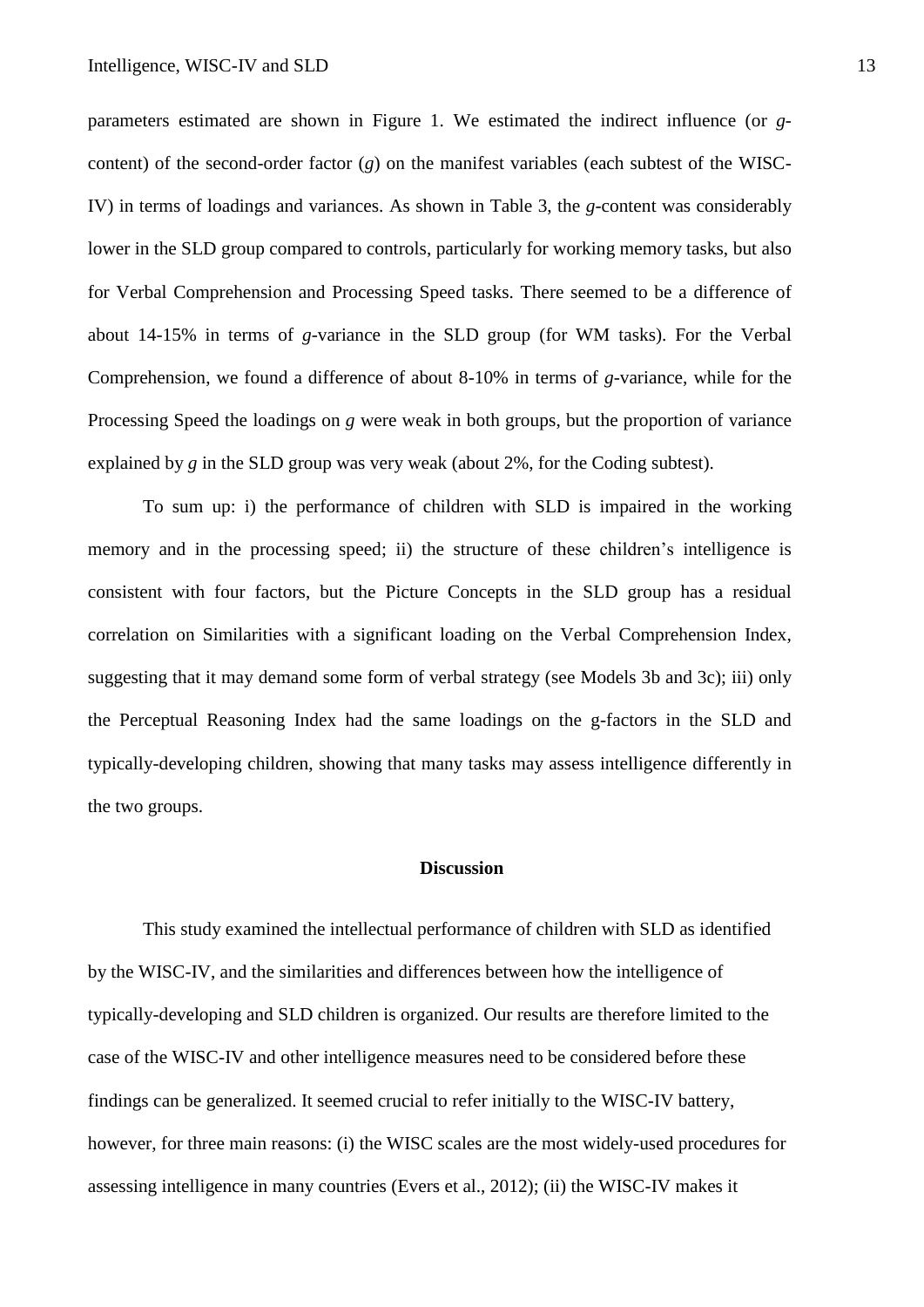possible to distinguish between scores on different indexes, which seem to be affected to a different degree in children with SLD; and (iii) the WISC-IV is the intelligence test typically used in the diagnosis of SLD, and this makes it possible to collect large datasets.

First of all, our findings in a large sample of cases support the evidence of children with a diagnosis of SLD typically having average scores in measures of verbal and non-verbal intelligence but lower scores in measures of working memory and processing speed. Our results also confirm the observation that the strong relationship between the latter two cognitive components and intelligence applies to a lower extent in children with SLD (Cornoldi et al., 2014; Poletti, 2014). Some differences in the patterns of performance reported elsewhere in children with SLD (e.g., De Clercq-Quaegebeur et al., 2010) may be due to the small size or specific characteristics of the samples considered. Our results have theoretical and clinical implications because they confirm that SLD children may have a normal level of intelligence (as measured by the General Ability Index), despite a poor performance in the Working Memory and Processing Speed indexes.

The second aim of our study was to test the WISC-IV structure in children with SLD. We compared different models derivable from the WISC-IV measures to pinpoint the best description of how intelligence is organized in children with SLD. We confirmed that the WISC-IV has a four-factor structure in children with SLD too, but one task (Picture Concepts) had loadings on two factors, showing that children with SLD may also use verbal strategies to solve non-verbal problems. It is also worth mentioning that the four factor were not found strongly inter-correlated in this group.

Concerning our third aim, we tested the equivalence of the WISC-IV in typicallydeveloping children and those with SLD. The results showed that the loading on *g* (i.e., the influence of *g* on the first-order factors) of three of the four factors (the Working Memory, Verbal Comprehension, and Processing Speed) was lower in the SLD children than in the typically-developing group. This finding may have important consequences: if the *g*-content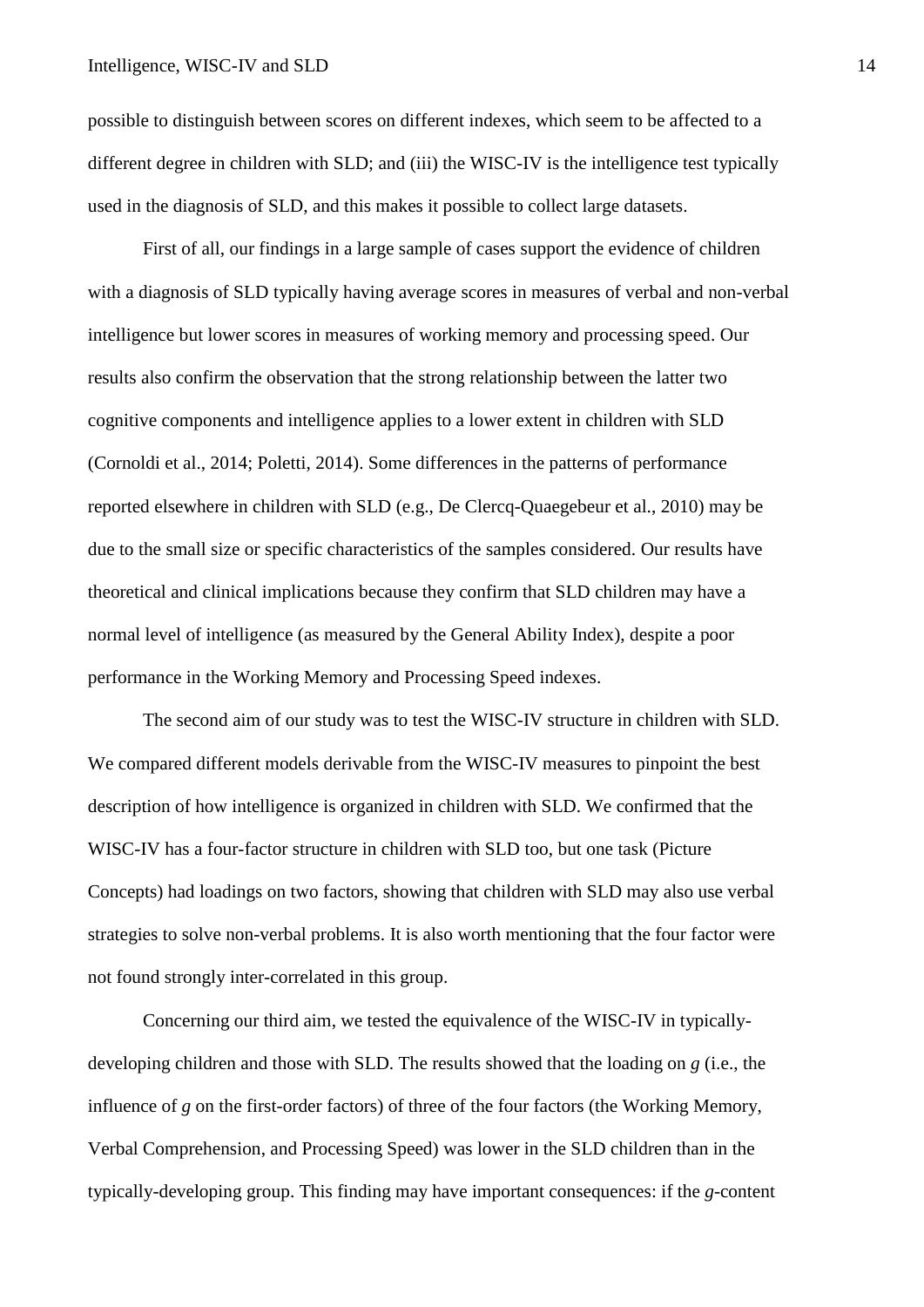of most of the subtests (i.e., the indirect influence of *g* on the manifest variables) can depend on the g-loading of each factor, and if it differs (as we found in three out of four factors), then the subtests may have different *g*-loadings, meaning that they are not measuring intelligence (the *g*-factor) in the same way. Differences between the two groups in subtests with different *g*-loadings therefore do not necessarily coincide with differences in intelligence. This kind of "bias" seems to be particularly relevant for the WM measures since the *g*-content of Digit Span and Symbol Search was considerably lower in the SLD group.

The *g*-content of the tasks in the Processing Speed Index seemed to be lower too. We found the loading of the Processing Speed Index on *g* statistically lower in the SLD than in the typically-developing group. Processing speed tasks (i.e., the Coding and the Symbol Search) may demand an involvement of the executive attention component, which seems to be impaired in children with SLD (Johnson et al., 2010). Deficits in the processing speed component and in the WM may therefore share the same basic mechanisms and be due to the same executive attention problem -- confirming, here again, that differences in tasks measuring processing speed may not reflect differences in *g*. Importantly, this situation is probably not limited to SLD, but could well apply to other groups of children with impairments in executive processes, such as those with ADHD (Cornoldi, Giofrè, Calgaro, & Stupiggia, 2013). Like those with SLD, children with ADHD typically score lower in the Processing Speed Index, and a deficit in the Coding task, for example, is very common in such children (Calhoun & Mayes, 2005). But when children with ADHD are asked only to copy coding symbols (a task assumed to demand a lesser degree of attentional control), their performance does not differ statistically from that of controls (Jacobson et al., 2011). Once again, differences in Processing Speed Index scores may not necessarily coincide with differences in the *g*-factor, partly because the *g*-content is very limited in children who have executive problems, as is the case in children with SLD. We believe that processing speed is a useful index when testing deficits in processing speed in SLD (or ADHD), and should be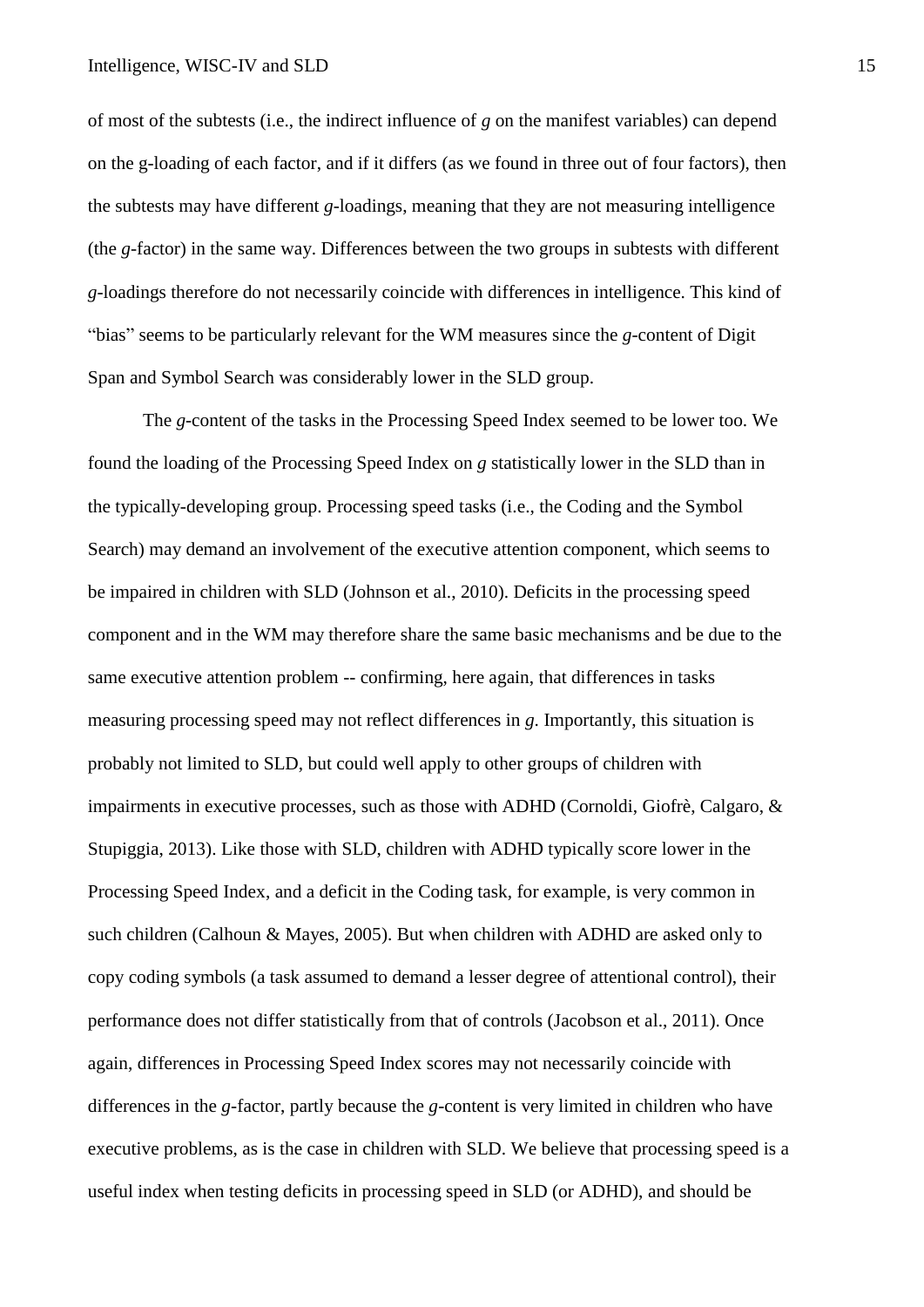measured, but it should not be included in the calculation of intelligence because it is a very weak measure of this construct, in atypical groups at least.

Based on our findings the General Ability Index - which only includes the Perceptual Reasoning and the Verbal Comprehension indexes - seems to be a valid measure of IQ in children with SLD. Some authors have provided guidelines on the General Ability Index, in terms of criteria for describing the discrepancy between this index and the Full Scale IQ. Flanagan and Kaufman (2004) suggested that, when the difference between the highest and the lowest indexes in the WISC-IV is greater than 23 points, then the Full Scale IQ should not be adopted, and other indices (e.g., the General Ability Index) should be considered instead. This approach was recently questioned by other authors, however, who argued that using this procedure about 40% and 50% of Full Scale IQs (in the USA and Italy, respectively) would be dismissed (Orsini, Pezzuti, & Hulbert, 2014), and they proposed a different discrepancy criterion (e.g., 40 points) (Orsini & Pezzuti, 2014). In our opinion, every criterion (be it 40 or 23 points) is largely arbitrary and the Full Scale IQ should be dismissed and the General Ability Index preferred for all children with SLD because differences in the Working Memory and Processing Speed indexes may not necessarily reflect differences in intelligence, so the estimated Full Scale IQ may be somewhat biased.

Even the General Ability Index may sometimes pose problems as a measure of intelligence in children with SLD. In the present study, we found no large differences in the mean scores obtained on the Verbal Comprehension Index by typically-developing controls and children with SLD (Cornoldi et al., 2014). On the other hand, a large body of literature indicates that children with SLD often have trouble in tasks involving verbal reasoning or the retrieval of verbal information (Swanson & Ashbaker, 2000; Swanson, 1999). Children with SLD may often have a history of language impairments (see the DSM-V; American Psychiatric Association, 2013), and children with language impairments often have deficits in the Verbal Comprehension Index (Wechsler, 2004). Our sample of children with SLD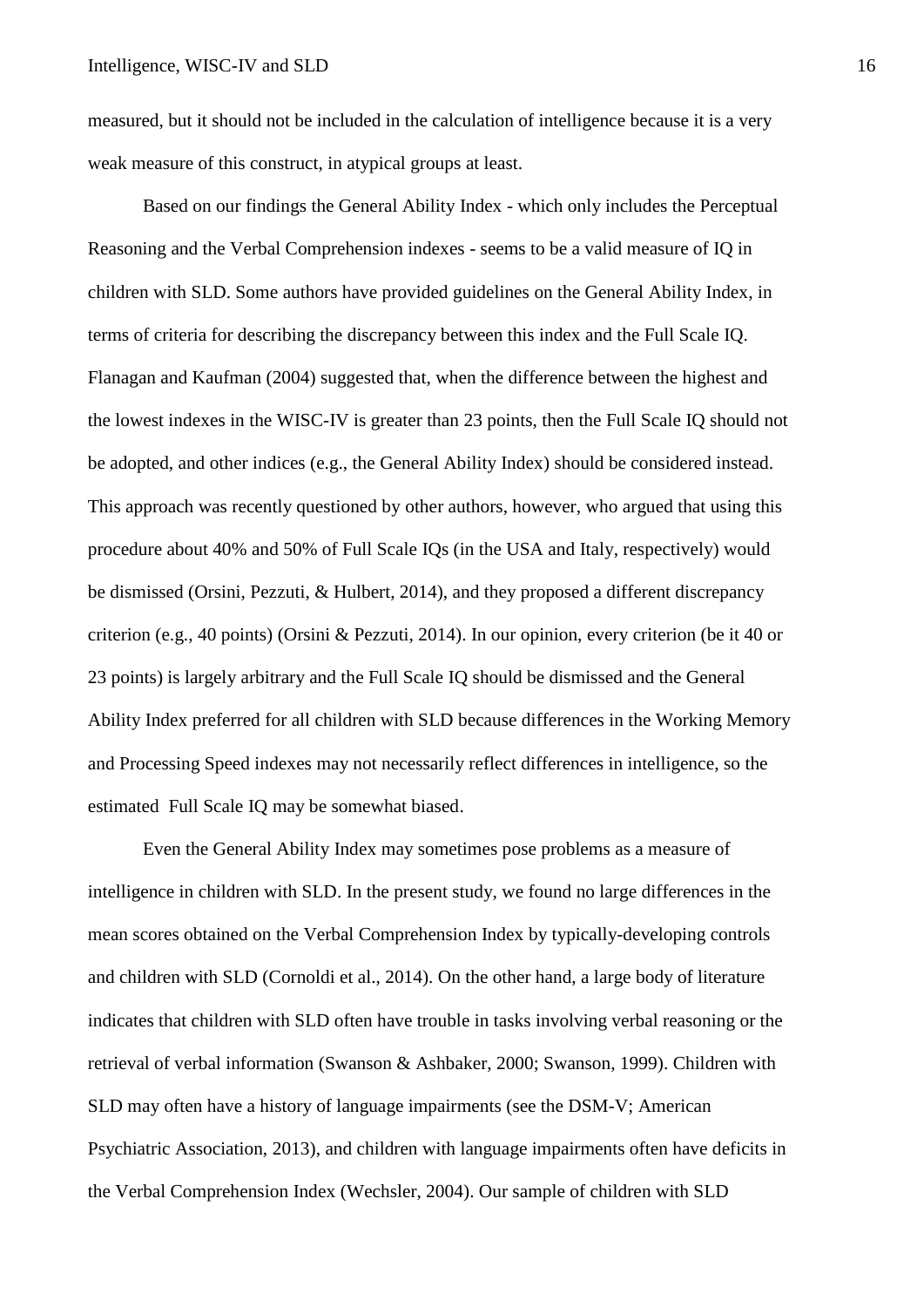revealed no deficit in the Verbal Comprehension Index, but we also found the link from *g* to the Verbal Comprehension Index weaker, and the *g*-content of the verbal comprehension tasks lower in these children. This means that, in many cases, differences in the Verbal Comprehension Index may not coincide with differences in level of intelligence. That is why we believe that, when children with SLD also have associated language problems, even the value of the General Ability Index becomes questionable; the Perceptual Reasoning Index could be a valid alternative in such cases.

Among the four main indices in the WISC-IV, only the Perceptual Reasoning Index seemed to have the same loading on the *g*-factor in children with typical development and children with SLD. Not all the Perceptual Reasoning Index tasks seemed to work in the same way in the SLD and typically-developing groups, however. Among the various perceptual reasoning tasks, Matrix Reasoning seemed to be both highly *g*-loaded and invariant in the two groups, so using tasks that involve matrix reasoning - such as the matrix reasoning or Raven progressive matrices (e.g., Raven & Court, 1998) - may make sense in the case of children with SLD. Conversely, tasks such the Picture Concepts may additionally demand some sort of verbal reasoning for the SLD group (but not for controls, as shown by Keith et al., 2006), so it is hard to say whether they provide a measure of the *g*-factor or of the use of some other strategies. This observation seems to be confirmed by our finding that the *g*-content of the Picture Concepts was lower in the SLD group than in the control group. Although the Perceptual Reasoning Index does not seem to be biased in children with SLD, it is worth mentioning that the reliability at levels of the indices is often quite poor (Watkins & Smith, 2013). A complete non-verbal estimation of IQ using other instruments may therefore often be more appropriate in children with SLD.

Despite its important theoretical and clinical implications, this study has a number of limitations that should be addressed in future research. For a start, we only had data on the 10 core subtests of the WISC-IV; other subtests could be used too. Second, we only had data on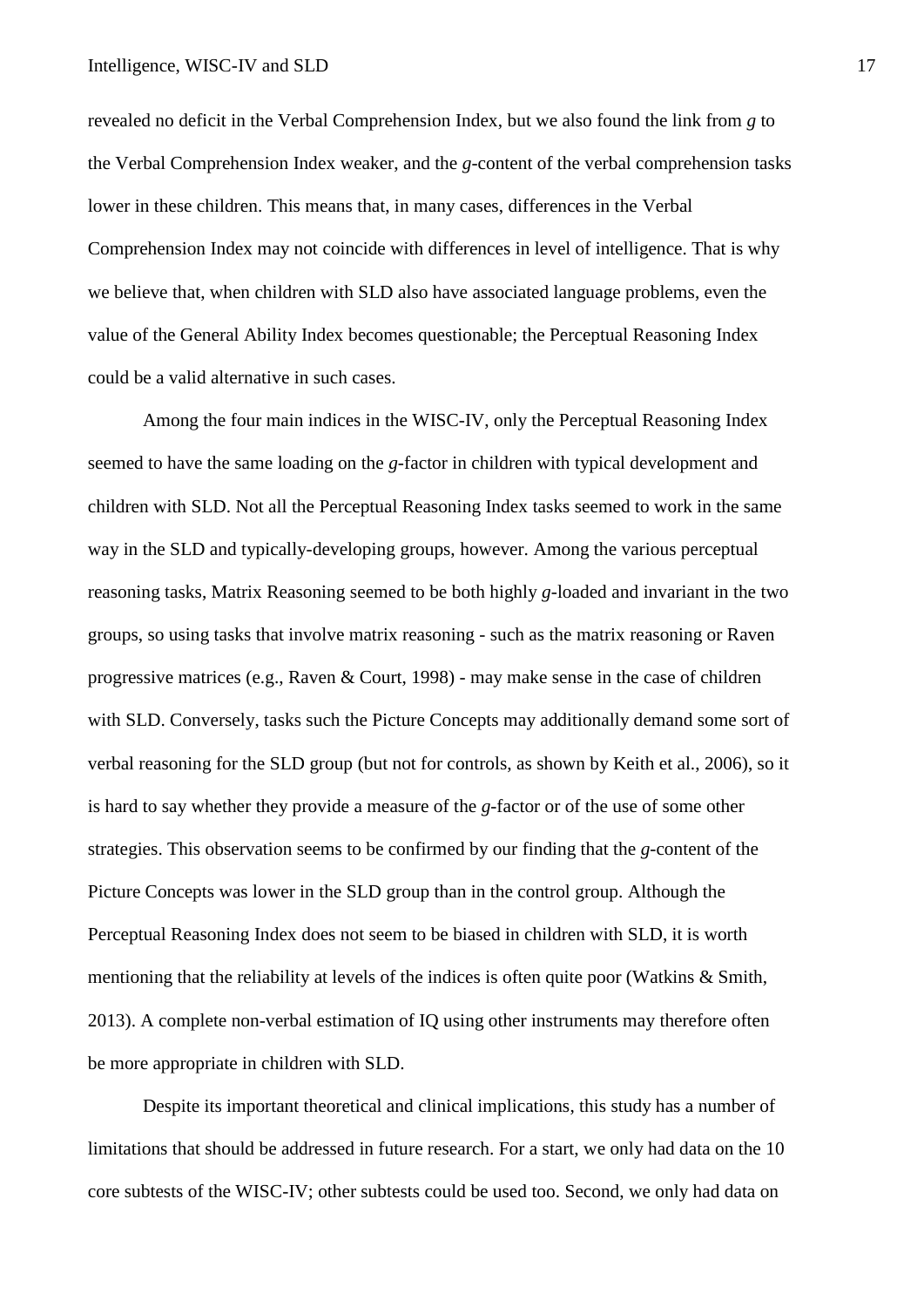the WISC-IV; other, recently-released tests could be used instead, such as the WISC-V (Wechsler, 2014), or the Leiter-3 (Roid, Miller, Pomplun, & Koch, 2013). Indeed, it would be very interesting to see how children with SLD perform with the WISC-V for a number of reasons. For instance, the tasks in the WISC-V no longer include Picture Concepts as a primary measure of fluid intelligence, meaning that the estimate of fluid reasoning may be less biased than in the WISC-IV; and the General Ability Index comprises 5 tasks (3 nonverbal, and only 2 verbal), thus allowing for the fact that children with SLD may have problems in the verbal domain. Similarly, by excluding both verbal and processing subtests from the calculation of IQ, the Leiter-3 could provide a better estimate of the intellectual abilities of children with SLD.

Future research is also needed to examine the intellectual patterns of other atypical groups, and especially children with ADHD, who seem to be similar in some ways to cases of SLD (Goker, Uneri, Guney, Dinc, & Hekim-bozkurt, 2014).

In conclusion, despite some limitations, the present study offers important information on the generalizability of current descriptions of intelligence derived by the use of intelligence tests. Our results showed that children with SLD and typically-developing controls have partly similar and partly different intellectual patterns, as measured by the WISC-IV. This scale proved useful, but not all the indexes and subtests seem to have the same *g*-content in the two groups. This finding suggest that the core components of intelligence might be different in children with SLD compared to controls. In fact, only the Perceptual Reasoning Index, with two subtests in particular, was found both to have high *g*-loadings and with no evidence of biases between the two groups. This has also implications for the assessment, showing that, when assessing intellectual abilities in children with SLD, it therefore seems reasonable to prefer a less biased measure, such as the General Ability Index (Cornoldi et al., 2014; Poletti, 2014), or other non-verbal measures of intelligence. Results have also important theoretical implications, because they confirm that children with SLD can be of average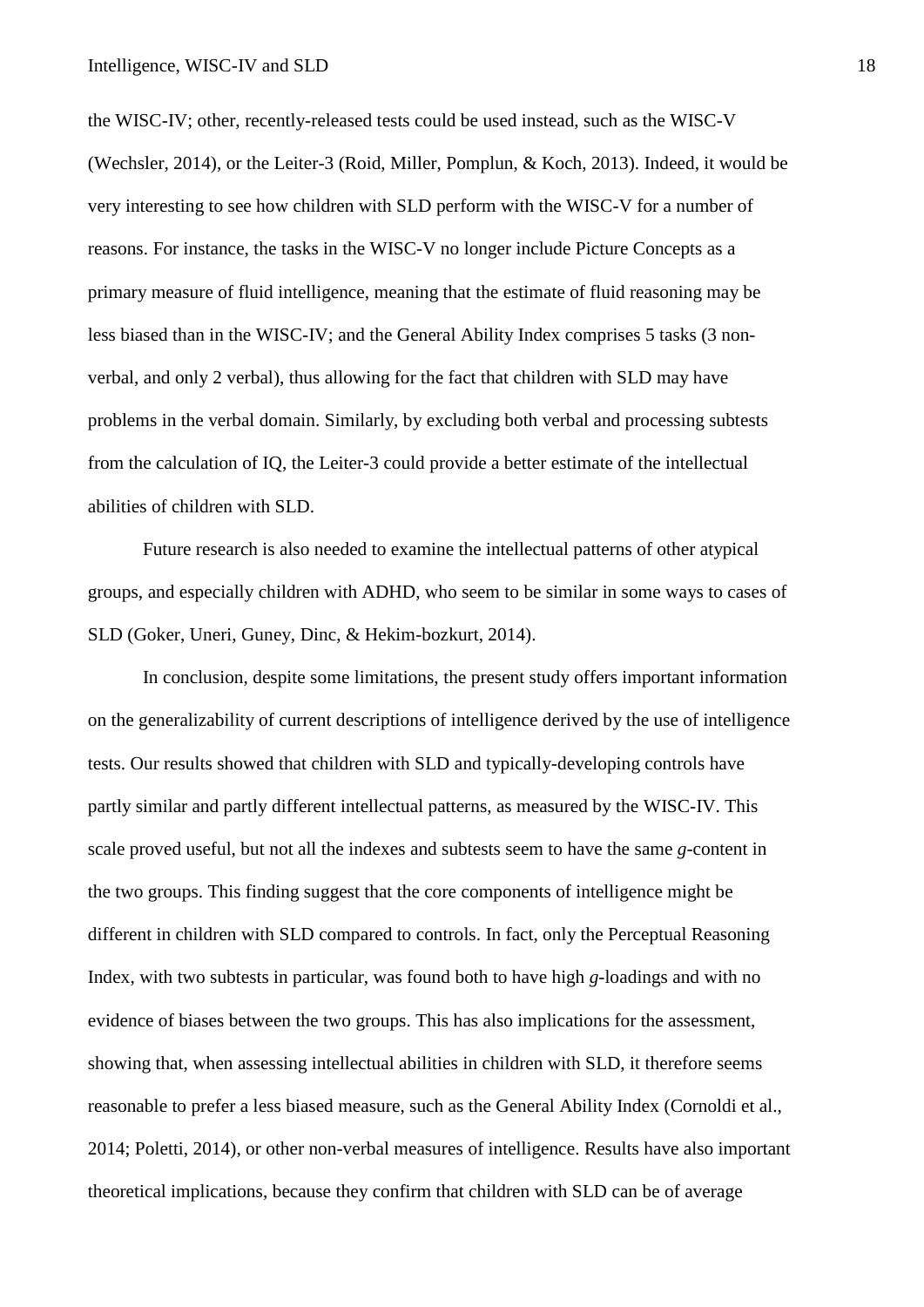intelligence even though they obtain lower estimates of overall IQ. In fact, children with SLD struggle with working memory and processing speed tasks and this can considerably lower their IQ estimates, even though these factors are weakly related to the *g*-factor compared to typical developing children. Such evidence further confirms that intelligence and other basic aspects (e.g., working memory or processing speed) may be very highly related in the normal population but not necessarily in other groups, suggesting that these constructs should be considered separable. Our results can also have clinical implications, indicating that it may be very difficult to assess intelligence in children with atypical development, so examiners will need to use their own "intelligence" when interpreting the results of such scales.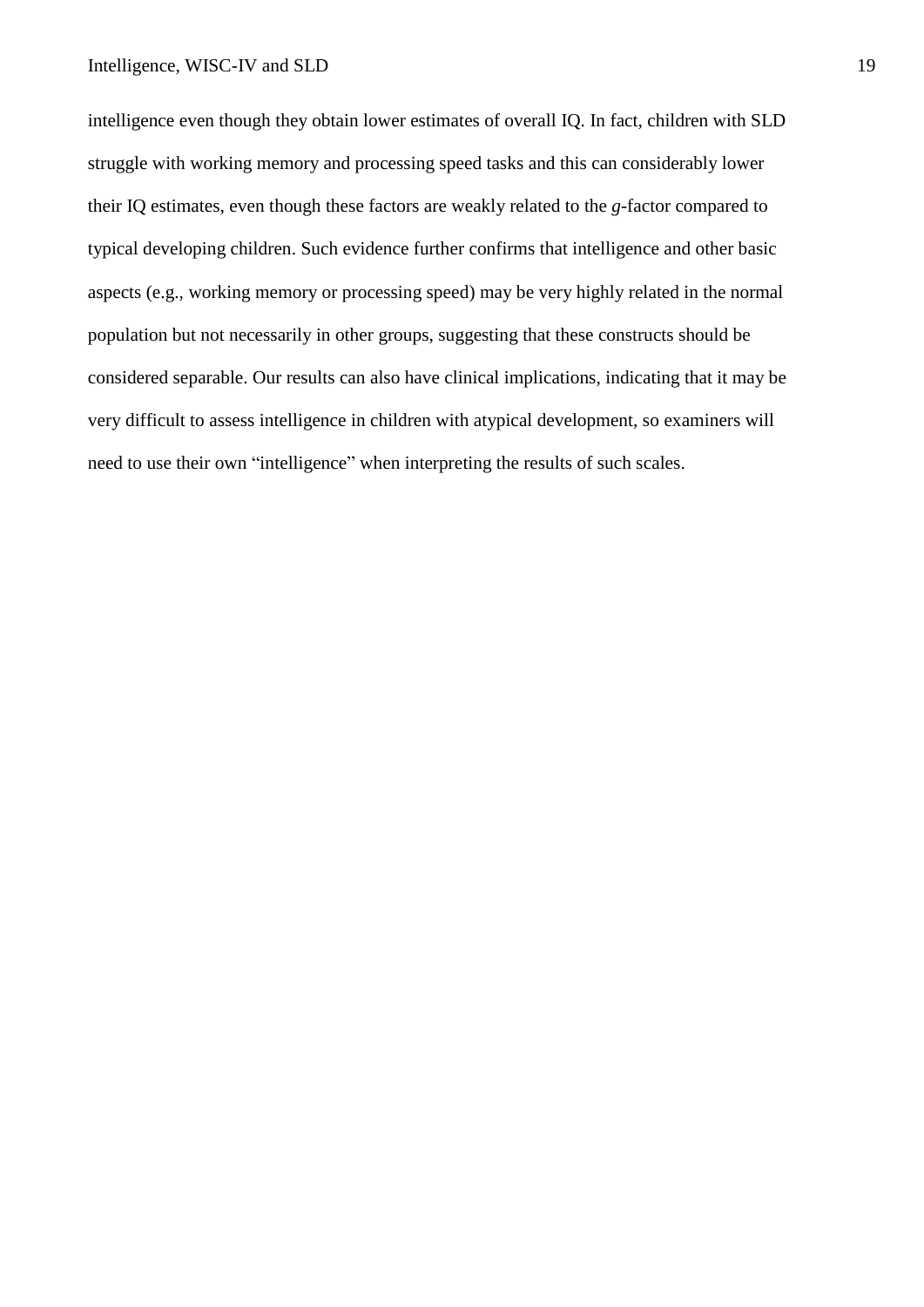#### **References**

- American Psychiatric Association. (2013). *Diagnostic and Statistical Manual of Mental Disorders* (5th ed.). Arlington, VA: American Psychiatric Publishing.
- Bollen, K. A. (1989). *Structural Equations with Latent Variables*. New York, NY: Wiley.
- Calhoun, S. L., & Mayes, S. D. (2005). Processing speed in children with clinical disorders. *Psychology in the Schools*, *42*(4), 333–343.
- Cornoldi, C., & Giofrè, D. (2014). The crucial role of working memory in intellectual functioning. *European Psychologist*, *19*(4), 260–268.
- Cornoldi, C., Giofrè, D., Calgaro, G., & Stupiggia, C. (2013). Attentional WM is not necessarily specifically related with fluid intelligence: The case of smart children with ADHD symptoms. *Psychological Research*, *77*(4), 508–515.
- Cornoldi, C., Giofrè, D., Orsini, A., & Pezzuti, L. (2014). Differences in the intellectual profile of children with intellectual vs. learning disability. *Research in Developmental Disabilities*, *35*(9), 2224–2230.
- Cornoldi, C., Orsini, A., Cianci, L., Giofrè, D., & Pezzuti, L. (2013). Intelligence and working memory control: Evidence from the WISC-IV administration to Italian children. *Learning and Individual Differences*, *26*, 9–14.
- De Clercq-Quaegebeur, M., Casalis, S., Lemaitre, M.-P., Bourgois, B., Getto, M., & Vallée, L. (2010). Neuropsychological profile on the WISC-IV of French children with dyslexia. *Journal of Learning Disabilities*, *43*(6), 563–74.
- Deary, I. J., Strand, S., Smith, P., & Fernandes, C. (2007). Intelligence and educational achievement. *Intelligence*, *35*(1), 13–21.
- Demetriou, A., Spanoudis, G., Shayer, M., van der Ven, S., Brydges, C. R., Kroesbergen, E., … Swanson, H. L. (2014). Relations between speed, working memory, and intelligence from preschool to adulthood: Structural equation modeling of 14 studies. *Intelligence*, *46*, 107–121.
- Evers, A., Muñiz, J., Bartram, D., Boben, D., Egeland, J., Fernández-Hermida, J. R., … Urbánek, T. (2012). Testing practices in the 21st century. *European Psychologist*, *17*(4), 300–319.
- Flanagan, D. P., & Kaufman, S. (2004). *Essentials of Assessment with WISC-IV*. New York, NY: Wiley.
- Fuchs, D., & Fuchs, L. S. (2006). Introduction to response to intervention: What, why, and how valid is it? *Reading Research Quarterly*, *41*(1), 93–99.
- Giofrè, D., Mammarella, I. C., & Cornoldi, C. (2013). The structure of working memory and how it relates to intelligence in children. *Intelligence*, *41*(5), 396–406.
- Goker, Z., Uneri, O. S., Guney, E., Dinc, G., & Hekim-bozkurt, O. (2014). Clinical and sociodemographic features of children and adolescents with specific learning disorder (SLD). *American Journal of Psychiatry and Neuroscience*, *2*(6), 90–95.
- Gottfredson, L. (1997a). Mainstream science on intelligence: An editorial with 52 signatories, history, and bibliography. *Intelligence*, *24*(1), 13–23.
- Gottfredson, L. (1997b). Why g matters: The complexity of everyday life. *Intelligence*, *24*(1), 79–132.
- Hu, L., & Bentler, P. M. (1999). Cutoff criteria for fit indexes in covariance structure analysis: Conventional criteria versus new alternatives. *Structural Equation Modeling*, *6*(1), 1–55.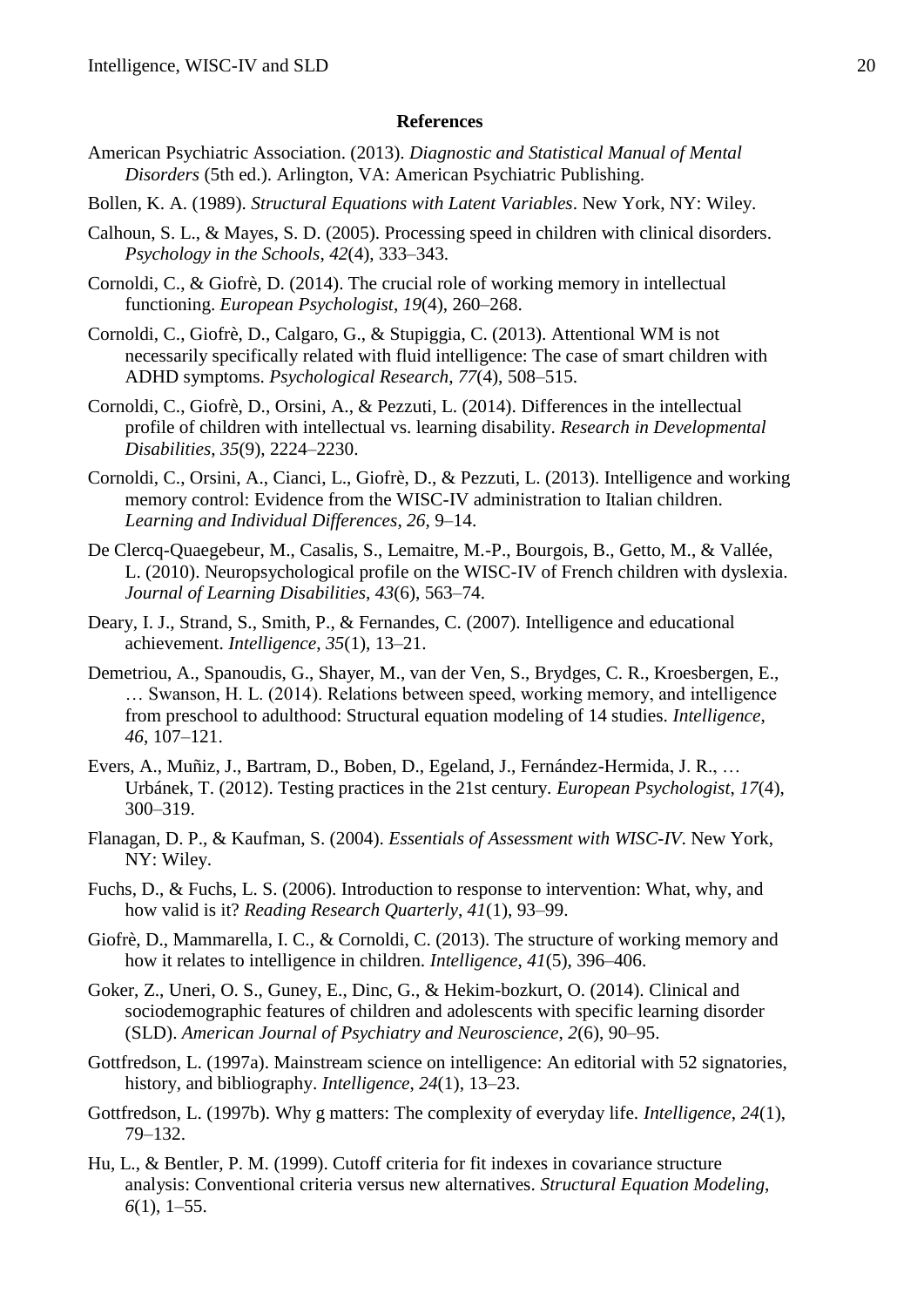- Hunt, E. (1980). Intelligence as an information-processing concept. *British Journal of Psychology*, *71*(4), 449–474.
- Hunt, E. (2011). *Human Intelligence*. New York, NY: Cambridge University Press.
- Jacobson, L. A., Ryan, M., Martin, R. B., Ewen, J., Mostofsky, S. H., Denckla, M. B., & Mahone, E. M. (2011). Working memory influences processing speed and reading fluency in ADHD. *Child Neuropsychology*, *17*(3), 209–224.
- Jensen, A. R. (1998). *The g factor: The science of mental ability*. Westport, CT: Praeger.
- Jensen, A. R. (2006). *Clocking the Mind: Mental Chronometry and Individual Differences*. Amsterdam: Elsevier.
- Johnson, E., Humphrey, M., Mellard, D., Woods, K., & Swanson, H. L. (2010). Cognitive processing deficits and students with specific learning disabilities: A selective metaanalysis of the literature. *Learning Disability Quarterly*, *33*(1), 3–18.
- Johnson, W., & Bouchard, T. J. (2005). The structure of human intelligence: It is verbal, perceptual, and image rotation (VPR), not fluid and crystallized. *Intelligence*, *33*(4), 393–416.
- Jöreskog, K. G., & Sörbom, D. (2002). *PRELIS 2 User's Reference Guide* (3rd ed.). Lincolnwood, IL: Scientific Software International.
- Jöreskog, K. G., & Sörbom, D. (2006). *LISREL for Windows [Computer software].* Lincolnwood, IL: Scientific Software International.
- Keith, T. Z. T., Fine, J. G. J., Taub, G. G. E., Reynolds, M. R., & Kranzler, J. H. (2006). Higher-order, multisample, confirmatory factor analysis of the Wechsler Intelligence Scale for Children - fourth edition: What does it measure? *School Psychology Review*, *35*(1), 108–127.
- Kline, R. B. (2011). *Principles and Practice of Structural Equation Modeling* (3rd ed.). New York, NY: Guilford Press.
- Martínez, K., Burgaleta, M., Román, F. J., Escorial, S., Shih, P. C., Quiroga, M. Á., & Colom, R. (2011). Can fluid intelligence be reduced to "simple" short-term storage? *Intelligence*, *39*(6), 473–480.
- Orsini, A., & Pezzuti, L. (2014). L' indice di abilità generale della scala WISC-IV [The WISC-IV General Ability Index]. *Psicologia Clinica Dello Sviluppo*, *18*(2), 301–310.
- Orsini, A., Pezzuti, L., & Hulbert, S. (2014). The unitary ability of IQ in the WISC-IV and its computation. *Personality and Individual Differences*, *69*, 173–175.
- Orsini, A., Pezzuti, L., & Picone, L. (2012). *WISC-IV: Contributo alla taratura Italiana. [WISC-IV Italian Edition]*. Florence, Italy: Giunti O. S.
- Poletti, M. (2014). WISC-IV intellectual profiles in Italian children with specific learning disorder and related impairments in reading, written expression, and mathematics. *Journal of Learning Disabilities*.
- Prifitera, A., Saklofske, D. H., & Weiss, L. G. (2008). *WISC-IV Clinical Assessment and Intervention* (2nd ed.). Amsterdam: Elsevier.
- R Core Team. (2014). R: A language and environment for statistical computing. Vienna, Austria: R Foundation for Statistical Computing.
- Raven, J. C., & Court, J. H. (1998). *Raven Manual: Standard Progressive Matrices.* Oxford, UK: Oxford Psychologist Press.
- Roid, G. H., Miller, L. J., Pomplun, M., & Koch, C. (2013). *Leiter International Performance*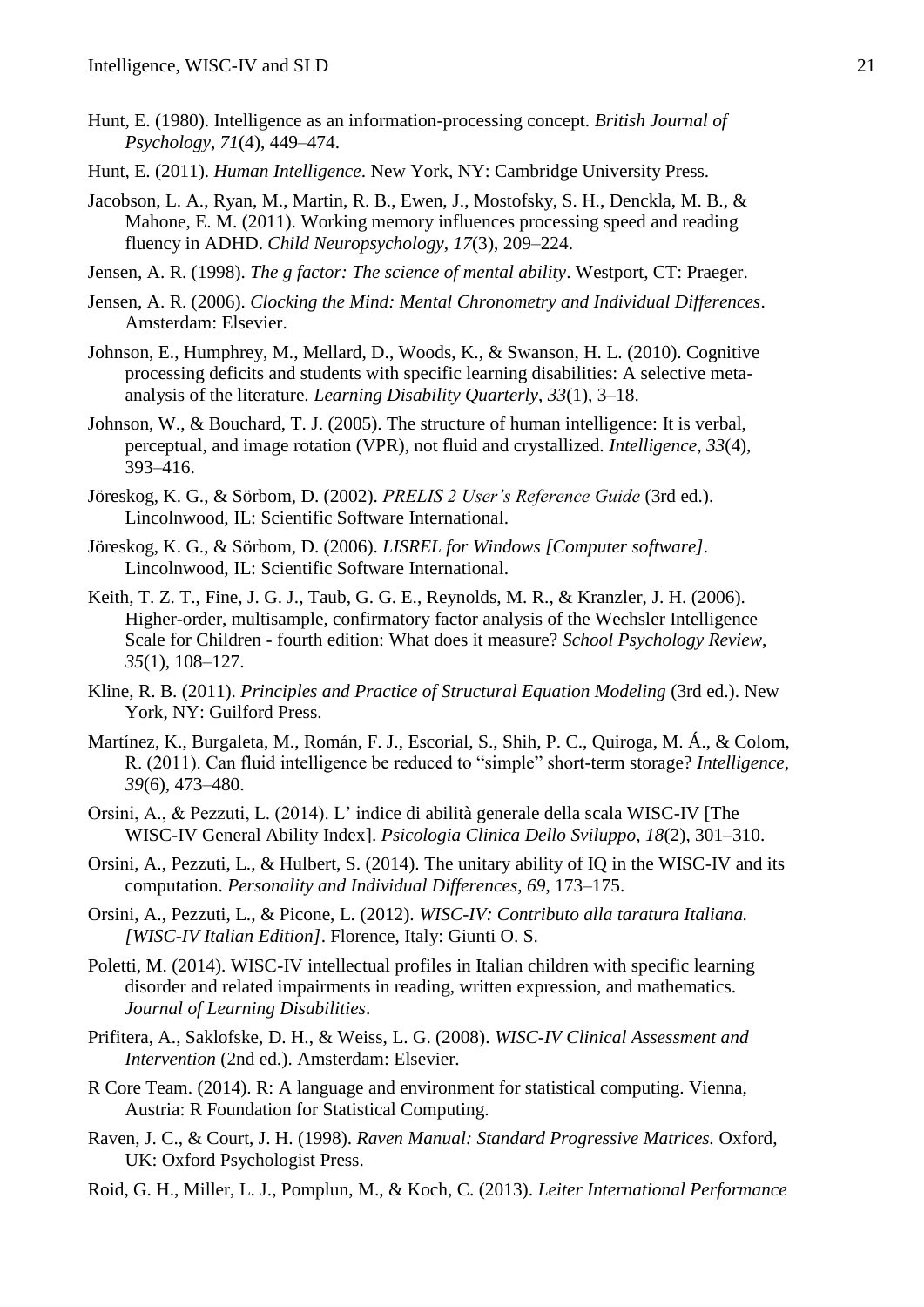*Scale-third edition*. Los Angeles, CA: Western Psychological Services.

- Rosseel, Y. (2012). lavaan: An R package for structural equation modeling. *Journal of Statistical Software*, *48*(2), 1–36.
- Saklofske, D. H., Coalson, D. L., Raiford, S. E., & Weiss, L. G. (2010). Cognitive proficiency index for the Canadian edition of the Wechsler Intelligence Scale for Children - fourth edition. *Canadian Journal of School Psychology*, *25*(3), 277–286.
- Schmidt, F. L., & Hunter, J. (2004). General mental ability in the world of work: Occupational attainment and job performance. *Journal of Personality and Social Psychology*, *86*(1), 162–73.
- Spearman, C. (1904). "General Intelligence," objectively determined and measured. *The American Journal of Psychology*, *15*(2), 201.
- Styck, K. M., & Watkins, M. W. (2014). Structural Validity of the WISC-IV for Students With Learning Disabilities. *Journal of Learning Disabilities*.
- Swanson, H. L. (1999). Reading comprehension and working memory in learning-disabled readers: Is the phonological loop more important than the executive system? *Journal of Experimental Child Psychology*, *72*(1), 1–31.
- Swanson, H. L., & Ashbaker, M. H. (2000). Working memory, short-term memory, speech rate, word recognition and reading comprehension in learning disabled readers: Does the executive system have a role? *Intelligence*, *28*(1), 1–30.
- Vernon, P. E. (1950). *The Structure of Human Abilities*. London: Methuen.
- Watkins, M. W., & Smith, L. G. (2013). Long-term stability of the Wechsler Intelligence Scale for Children - fourth edition. *Psychological Assessment*, *25*(2), 477–83.
- Wechsler, D. (2003). *WISC-IV Technical and Interpretive Manual*. San Antonio, TX: The Psychological Association.
- Wechsler, D. (2004). *The Wechsler Intelligence Scale for Children - fourth edition*. London, UK: Pearson Assessment.
- Wechsler, D. (2014). *Wechsler Intelligence Scale for Children - fifth edition.* London, UK: Pearson Assessment.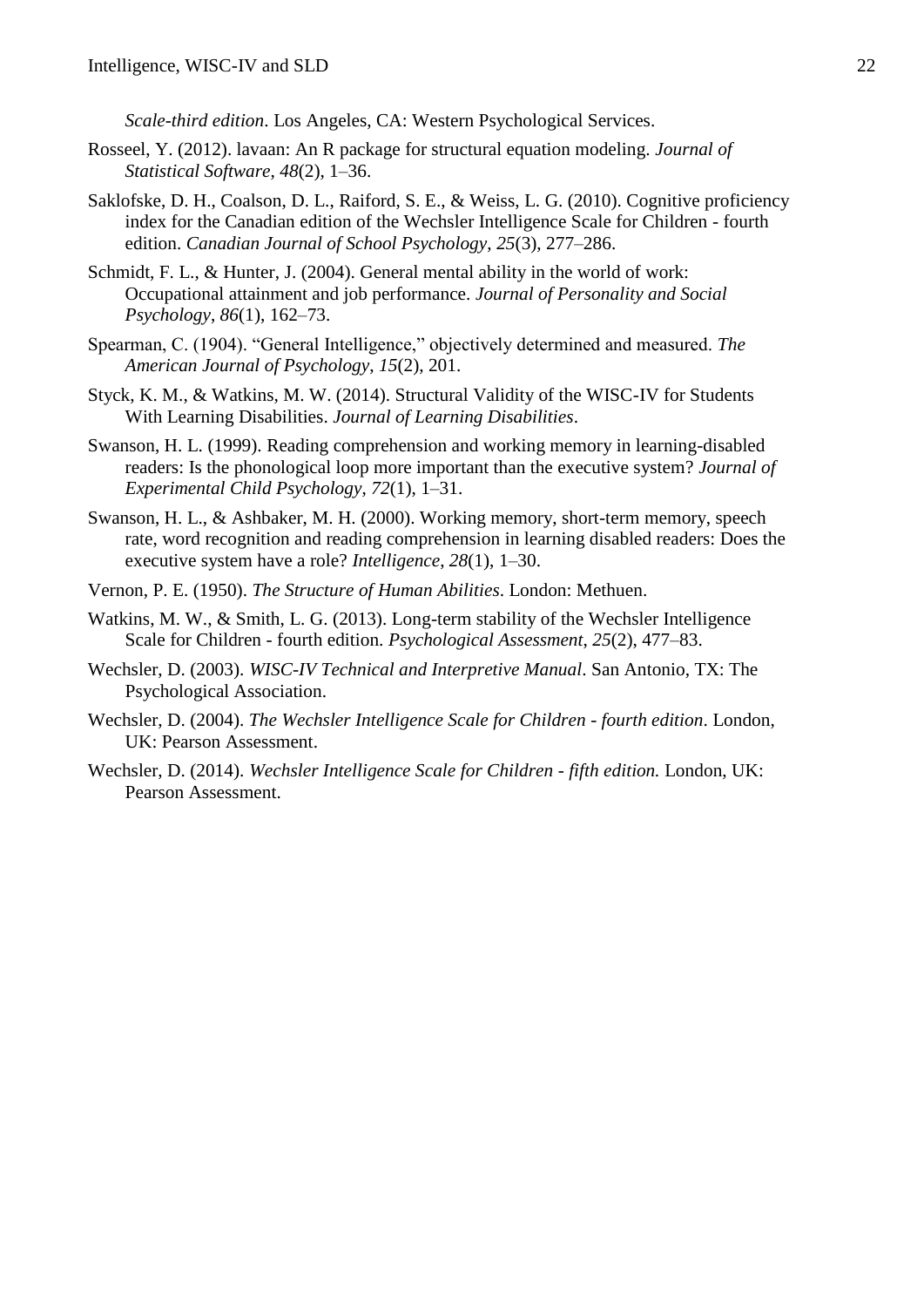### Footnotes

<sup>1</sup> Only children with a clinical diagnosis of SLD and data on their WISC-IV

assessment (on at least 10 core subtests) were considered in this paper. In all, 36 children were excluded from the analysis for various reasons. In particular, we excluded children with missing or unreliable data ( $n = 20$ ), under or over the WISC-IV age range ( $n = 4$ ), with an IQ lower than 65 ( $n = 8$ ), or neurological disorders ( $n= 4$ ).

<sup>2</sup> Data were unavailable on the gender of 68 children.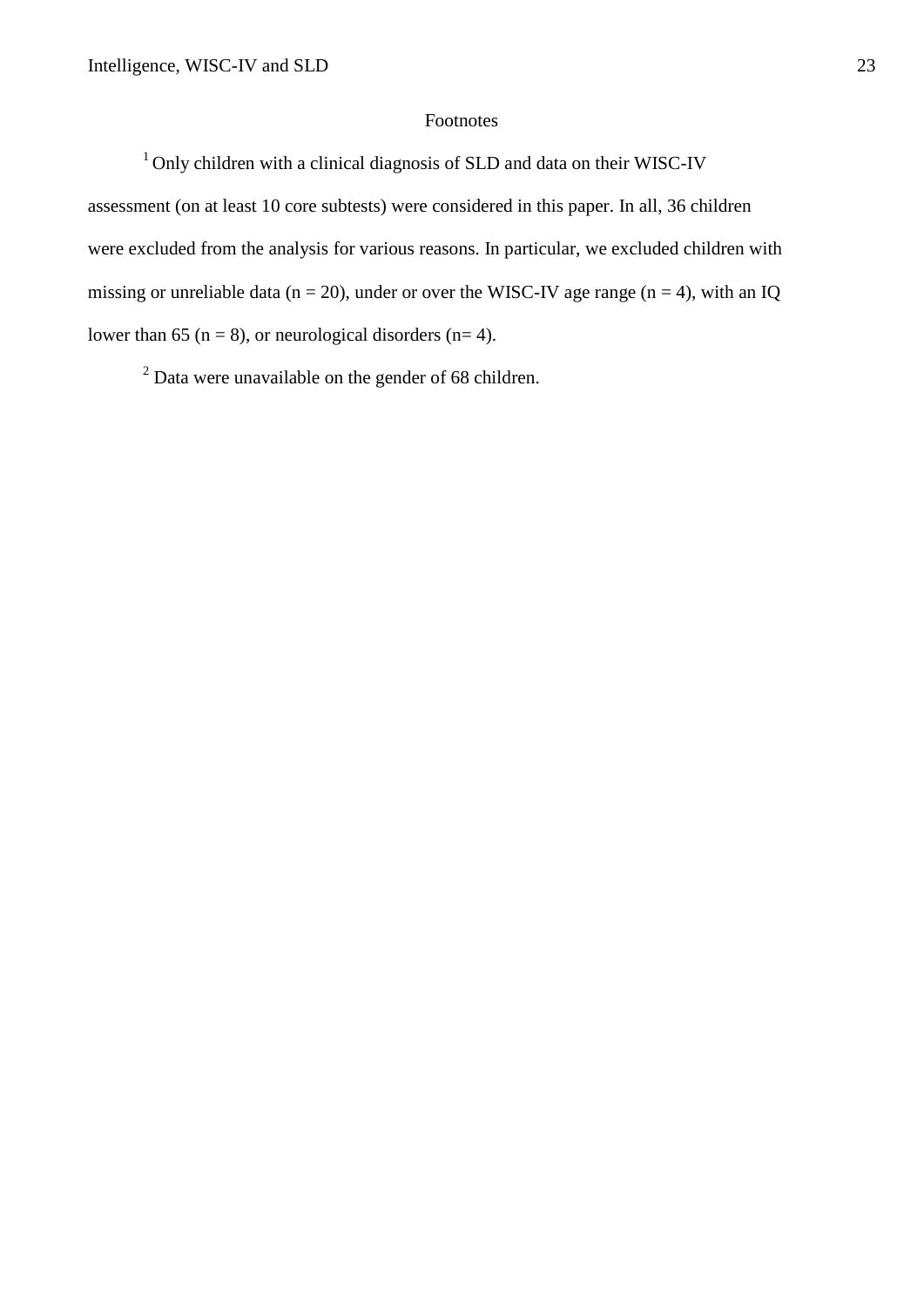# Intelligence, WISC-IV and SLD 24

# Table 1

*Correlations, means (M), and standard deviations (SD), for children with SLD tested on the WISC-4* 

|                              |              | $\overline{2}$ | 3     | $\overline{4}$ | 5            | 6      | 7            | 8       | 9     | 10           | 11    | 12    | 13                   | 14   | 15           | 16                  | 17   |
|------------------------------|--------------|----------------|-------|----------------|--------------|--------|--------------|---------|-------|--------------|-------|-------|----------------------|------|--------------|---------------------|------|
| Main index                   |              |                |       |                |              |        |              |         |       |              |       |       |                      |      |              |                     |      |
| 1. Verbal Comprehension      | $\mathbf{1}$ |                |       |                |              |        |              |         |       |              |       |       |                      |      |              |                     |      |
| 2. Perceptual Reasoning      | .411         | 1              |       |                |              |        |              |         |       |              |       |       |                      |      |              |                     |      |
| 3. Working Memory            | .285         | .278           | 1     |                |              |        |              |         |       |              |       |       |                      |      |              |                     |      |
| 4. Processing Speed          | .056         | .212           | .150  | $\mathbf{1}$   |              |        |              |         |       |              |       |       |                      |      |              |                     |      |
| 5. Full Scale IQ             | .767         | .760           | .569  | .456           | $\mathbf{1}$ |        |              |         |       |              |       |       |                      |      |              |                     |      |
| <b>Additional index</b>      |              |                |       |                |              |        |              |         |       |              |       |       |                      |      |              |                     |      |
| 6. General Ability           | .863         | .806           | .335  | .151           | .905         |        |              |         |       |              |       |       |                      |      |              |                     |      |
| 7. Cognitive Proficiency     | .224         | .323           | .711  | .770           | .673         | .322   | $\mathbf{1}$ |         |       |              |       |       |                      |      |              |                     |      |
| Subtest                      |              |                |       |                |              |        |              |         |       |              |       |       |                      |      |              |                     |      |
| 8. Similarities              | .813         | .438           | .224  | .034           | .661         | .761   | .174         | 1       |       |              |       |       |                      |      |              |                     |      |
| 9. Vocabulary                | .847         | .339           | .245  | .043           | .646         | .729   | .189         | .578    | 1     |              |       |       |                      |      |              |                     |      |
| 10. Comprehension            | .812         | .258           | .238  | .056           | .595         | .671   | .191         | .473    | .539  | $\mathbf{1}$ |       |       |                      |      |              |                     |      |
| 11. Block Design             | .314         | .733           | .172  | .142           | .552         | .599   | .213         | .338    | .257  | .187         |       |       |                      |      |              |                     |      |
| 12. Picture Concepts         | .318         | .713           | .193  | .130           | .547         | .602   | .211         | .340    | .250  | .224         | .255  | 1     |                      |      |              |                     |      |
| 13. Matrix Reasoning         | .291         | .784           | .264  | .208           | .607         | .619   | .310         | .299    | .255  | .173         | .415  | .353  |                      |      |              |                     |      |
| 14. Digit Span               | .213         | .182           | .799  | .071           | .423         | .236   | .555         | .173    | .184  | .173         | .111  | .117  | .180                 |      |              |                     |      |
| 15. Letter-Number Sequencing | .265         | .281           | .817  | .151           | .513         | .327   | .626         | .209    | .230  | .222         | .184  | .198  | .262                 | .358 | $\mathbf{1}$ |                     |      |
| 16. Coding                   | .019         | .111           | .113  | .826           | .334         | .074   | .668         | $-.023$ | .036  | .030         | .059  | .073  | .124                 | .063 | .118         | 1                   |      |
| 17. Symbol Search            | .095         | .252           | .157  | .839           | .451         | .198   | .683         | .100    | .052  | .078         | .189  | .152  | .229                 | .067 | .159         | .453                |      |
| M                            | 102.08       | 103.81         | 89.21 | 91.00          | 97.27        | 103.22 | 88.46        | 10.08   | 10.03 | 10.92        | 10.28 | 10.98 | 10.56 8.04 8.34 8.28 |      |              |                     | 9.17 |
| <b>SD</b>                    | 15.84        | 14.55          | 13.02 | 14.21          | 12.90        | 14.39  | 12.82        | 3.04    | 3.05  | 3.41         | 2.85  | 3.02  | 3.07                 |      |              | 2.52 2.62 2.86 2.84 |      |

*Note*. All coefficients ≥ .065 are significant at .05 level.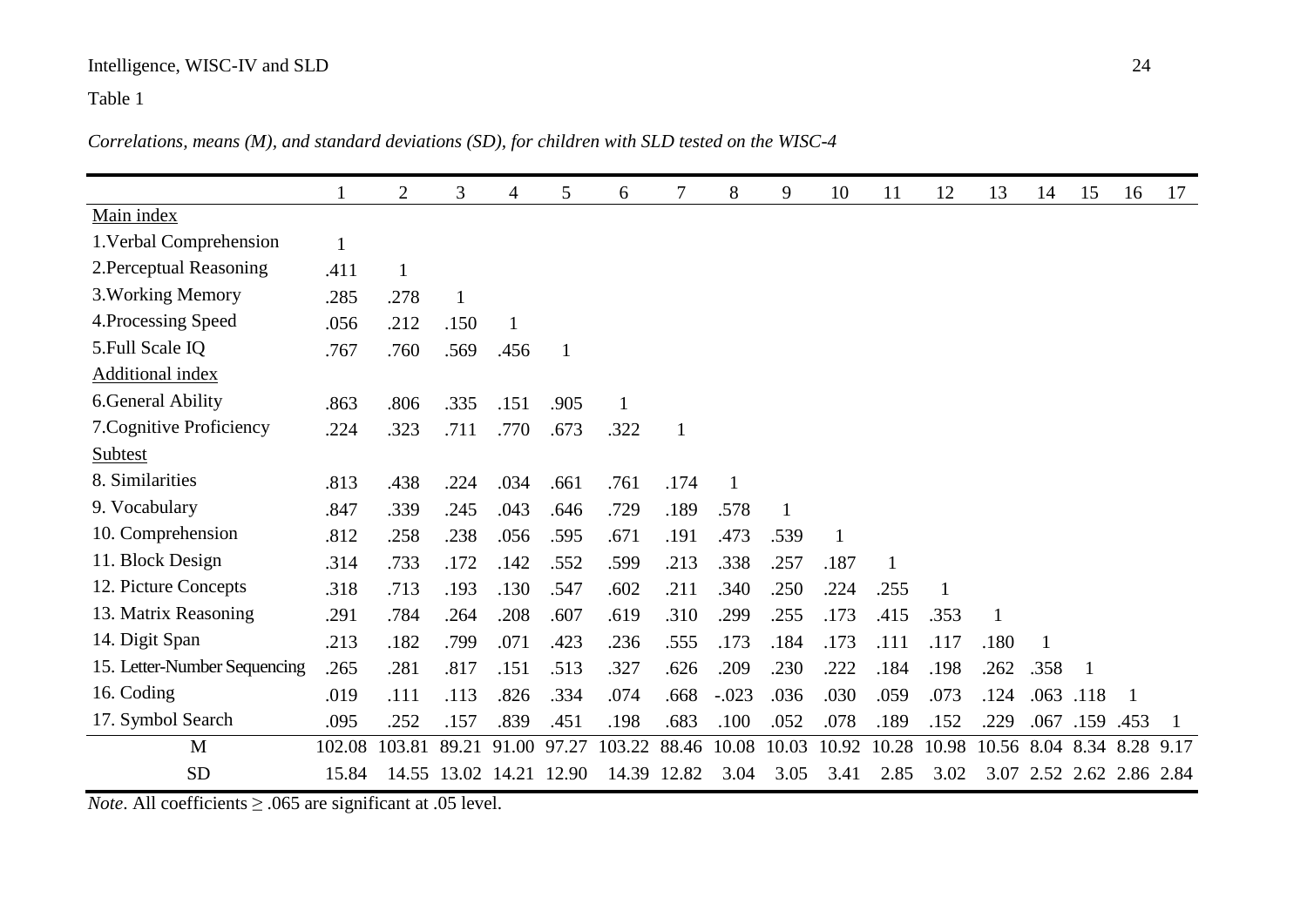## Table 2

*Fit indices for different CFA and MG-CFA on SLD and typically-developing groups* 

|                                             | $\chi^2(df)$ | $\Delta \chi^2 (\Delta d f)^{(mc)}$ | $\boldsymbol{p}$ | <b>RMSEA</b> | SRMR CFI NNFI |      |      | AIC    |
|---------------------------------------------|--------------|-------------------------------------|------------------|--------------|---------------|------|------|--------|
| CFA on SLD                                  |              |                                     |                  |              |               |      |      |        |
| $(1)$ Single g factor                       | 559.25(35)   |                                     |                  | .128         | .093          | .703 | .618 | 44096  |
| (2) Modality dependent                      | 387.91(34)   | $-$                                 |                  | .107         | .079          | .800 | .735 | 43927  |
| (3) Four-factor model                       | 81.33(29)    |                                     |                  | .045         | .031          | .970 | .954 | 43630  |
| (3b)                                        | 68.55(28)    | $12.78(1)^{(3)}$                    | .000             | .040         | .028          | .977 | .963 | 43619  |
| (3c)                                        | 70.50(28)    | $10.58(1)^{(3)}$                    | .001             | .041         | .027          | .976 | .961 | 43621  |
| (4) High-order structure                    | 99.10(31)    | $17.77(2)^{(3)}$                    | .000             | .049         | .039          | .961 | .944 | 43643  |
|                                             |              |                                     |                  |              |               |      |      |        |
| Multi-group CFA                             |              |                                     |                  |              |               |      |      |        |
| Based on the four-factor model (Model 3)    |              |                                     |                  |              |               |      |      |        |
| (5)                                         | 242.27(58)   |                                     |                  | .045         | .028          | .976 | .963 | 148517 |
| (6)                                         | 255.89(64)   | $13.62(6)^{(5)}$                    | .034             | .044         | .030          | .975 | .965 | 148519 |
| (7)                                         | 329.74(74)   | $73.85(10)^{(6)}$                   | .000             | .047         | .058          | .967 | .960 | 148572 |
|                                             |              |                                     |                  |              |               |      |      |        |
| Based on the high-order structure (Model 4) |              |                                     |                  |              |               |      |      |        |
| (8)                                         | 283.93(68)   |                                     |                  | .045         | .033          | .972 | .963 | 148539 |
| (9)                                         | 286.92(70)   | $2.99(2)^{(8)}$                     | .224             | .045         | .033          | .972 | .964 | 148538 |
| (9b)                                        | 283.93(69)   | $0.00(1)^{(8)}$                     | .951             | .045         | .033          | .972 | .964 | 148537 |
| (10)                                        | 299.86(71)   | $15.92(2)^{(9b)}$                   | .000             | .046         | .034          | .971 | .963 | 148549 |
| (11)                                        | 303.26(71)   | $19.33(2)^{(9b)}$                   | .000             | .045         | .037          | .970 | .962 | 148552 |
| (12)                                        | 290.97(71)   | $7.03(2)^{(9b)}$                    | .030             | .045         | .036          | .972 | .964 | 148540 |

*Note*.  $\chi^2$  = chi-square, *RMSEA*=root mean square error of approximation, *SMSR*=standardized root mean square residuals, *CFI*=comparative fit index, *NNFI*=non-normed fit index, *AIC*=Akaike information criterion.

 $<sup>mc</sup>$  = model comparison</sup>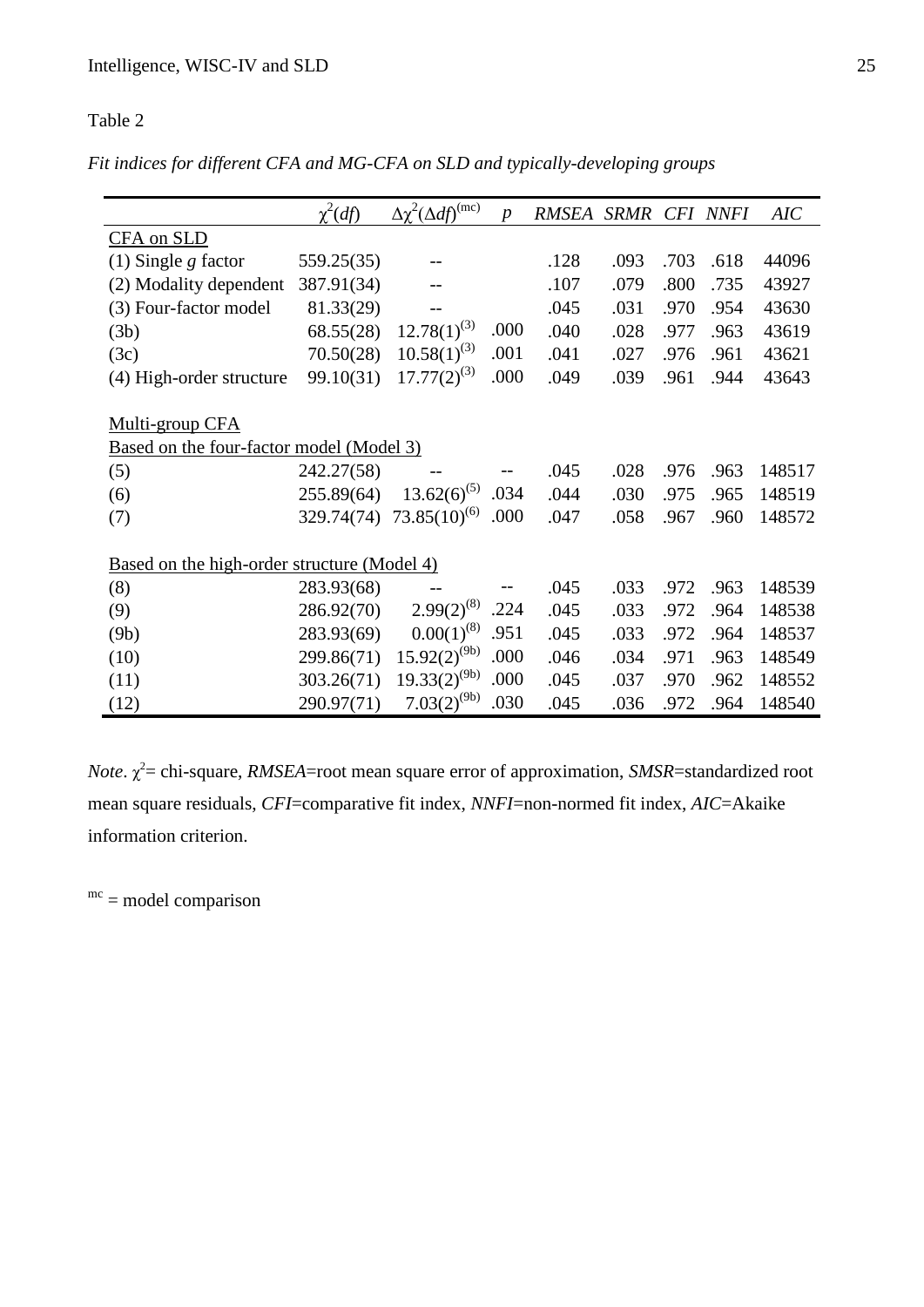# Table 3

*Loadings and g-variances for each group (SLD and typically-developing).*

| <b>Subtests</b>          | <b>SLD</b> |      | Typical |      | $\Delta$ Variances |  |  |
|--------------------------|------------|------|---------|------|--------------------|--|--|
|                          | Load       | Var. | Load    | Var. |                    |  |  |
| <b>Similarities</b>      | .584       | .301 | .621    | .385 | .085               |  |  |
| Vocabulary               | .569       | .324 | .658    | .434 | .109               |  |  |
| Comprehension            | .478       | .229 | .522    | .305 | .076               |  |  |
| <b>Block Design</b>      | .533       | .284 | .554    | .307 | .023               |  |  |
| <b>Picture Concepts</b>  | .480       | .231 | .604    | .365 | .135               |  |  |
| <b>Matrix Reasoning</b>  | .626       | .391 | .633    | .401 | .009               |  |  |
| Digit Span               | .286       | .082 | .483    | .233 | .151               |  |  |
| Letter-Number Sequencing | .424       | .180 | .561    | .315 | .136               |  |  |
| Coding                   | .144       | .021 | .281    | .079 | .058               |  |  |
| Symbol Search            | .301       | .093 | .421    | .177 | .084               |  |  |